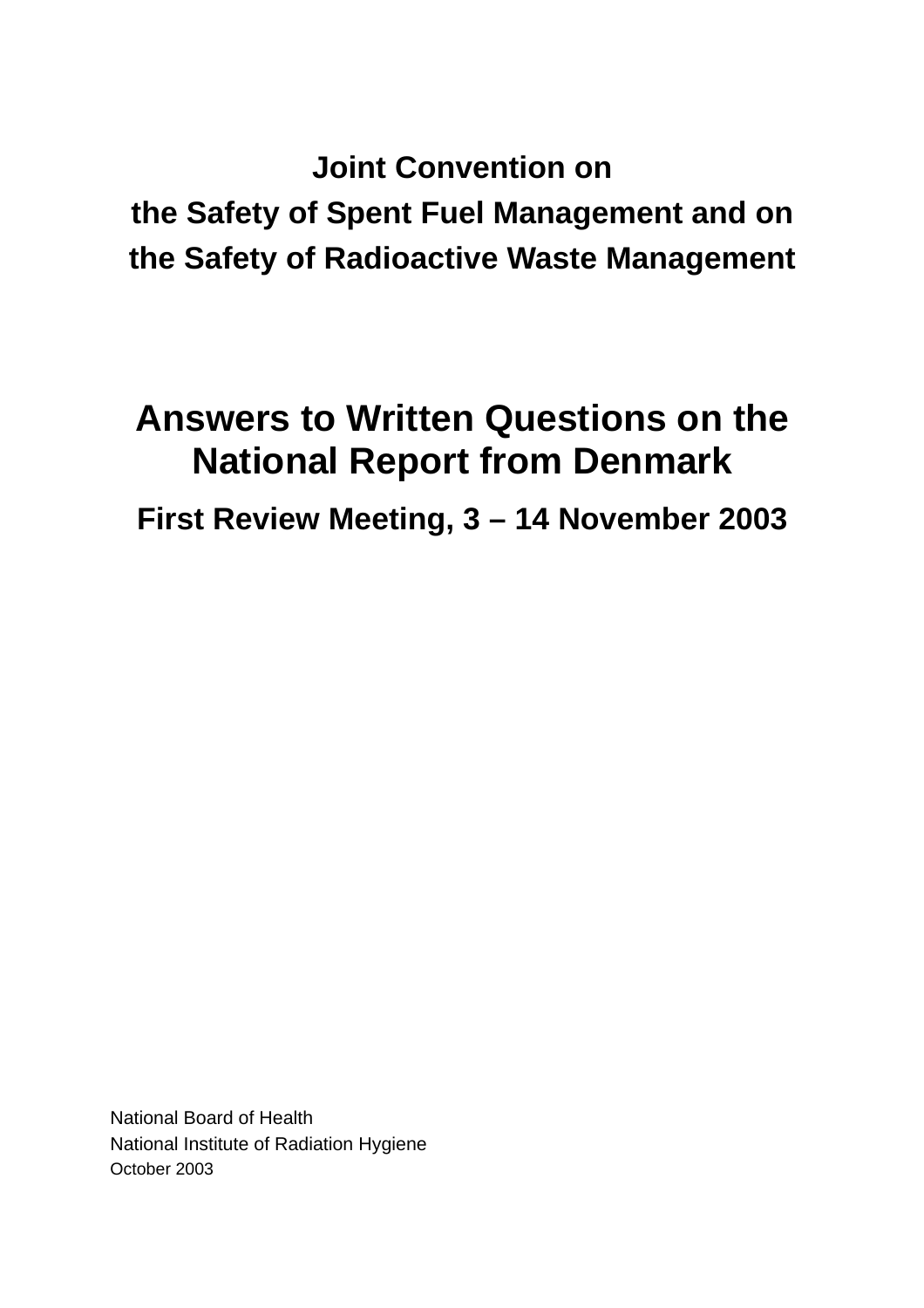# **Introduction**

The Danish National Report for Denmark for the First Review Meeting to the Joint Convention on the Safety of Spent Fuel Management and on the Safety of Radioactive Waste Management was published in April 2003. The National Report is available from the National Institute of Radiation Hygiene and also at the institute's Internet site: http://www.sis.dk.

Denmark has received written questions to the National Report from the following countries: Austria, Bulgaria, France, Germany, Hungary, Korea, Spain, Ukraine and United States.

The present report gives an anonymous compilation of the answers to the written questions. The order of questions/answers follows the order of the articles of the Joint Convention referred to in the questions and the Danish National report.

## **Answers to written questions**

**Article:** 4-10, section G **Ref. page:** 13 **Question:**

Risø has to manage a minimal amount of spent fuel from the research reactor DR1 as well as about 233 kg of spent fuel remaining from post-irradiation investigations. Is Risø taking into account the exportation option? If not, how will they be managed? What solutions are envisaged or considered for its future management?

### **Answer:**

Various options for exportation of the 233 kg irradiated experimental fuel and the core-solution from DR1 have been or are still under consideration. No time schedule is available. Long-term storage awaiting possible future regional or bilateral solutions for such very small amount of wastes is not a technical problem.

**Article:** 4-10, section G **Ref. page:** 13 **Question:** What type of facility is used to store the remaining spent fuel at Risø?

### **Answer:**

The core-solution from DR1 is stored in a special storage room for fissile materials in the DR 3 building complex.

The 233 kg irradiated experimental fuel is stored in the waste storage facility called 'Centralvejslageret'.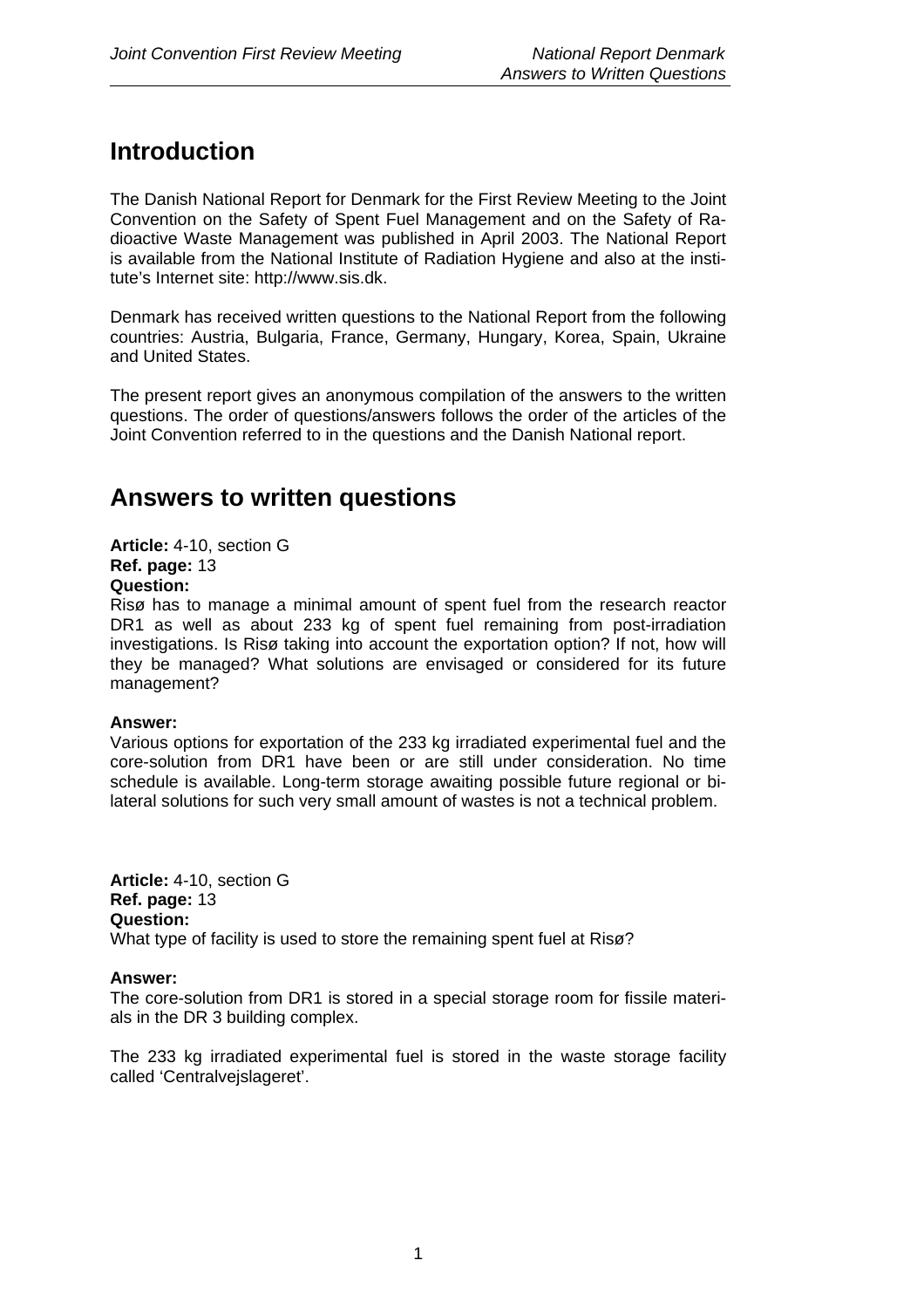**Article:** 4-10, section G **Ref. page:** 13 **Question:**

What are the plans in relation to the spent fuel from research reactor DR 1 that are not going to be sent to USA ?

### **Answer:**

Various options for exportation of the 233 kg irradiated experimental fuel and the core-solution from DR1 have been or are still under consideration. No time schedule is available. Long-term storage awaiting possible future regional or bilateral solutions for such very small amount of wastes is not a technical problem.

**Article:** 4, 5, 8, 9, section G **Ref. page:** 13

### **Question:**

How is compliance with Joint Convention Articles 4, 5, 8, 9 ensured as regards the spent fuel in question?

### **Answer:**

The spent fuel stored at Risø (very limited amounts) are covered by the Danish legislative and regulatory system and by that of the general authorisations of the nuclear installations at Risø and the Operational Limits and Conditions issued by the Nuclear Regulatory Authorities. The Operational Limits and Conditions contains specific requirements for the safe management of fissile materials.

**Article:** 7, section G **Ref. page:** 13 **Question:**

How the safety is ensured in the storage of SF that has been used for postirradiation examinations?

### **Answer:**

The 233 kg of experimentally produced and irradiated spent fuel from post irradiation investigations are stored in welded cylindrical stainless steel tubes kept in criticality-safe configurations inside 30 litres stainless steel containers placed in holes in an underground concrete storage block providing the necessary shielding. The facility is under IAEA-safeguards control and provided with appropriate security features.

**Article:** 8, section G **Ref. page:** 13 **Question:** Have safety assessments been performed for storage of such type of SF?

### **Answer:**

Safety assessments for the storage of this spent fuel have been performed as part of the safety assessments of the storage building called 'Centralvejslageret' and is described in the safety documentation prepared by the licence holder.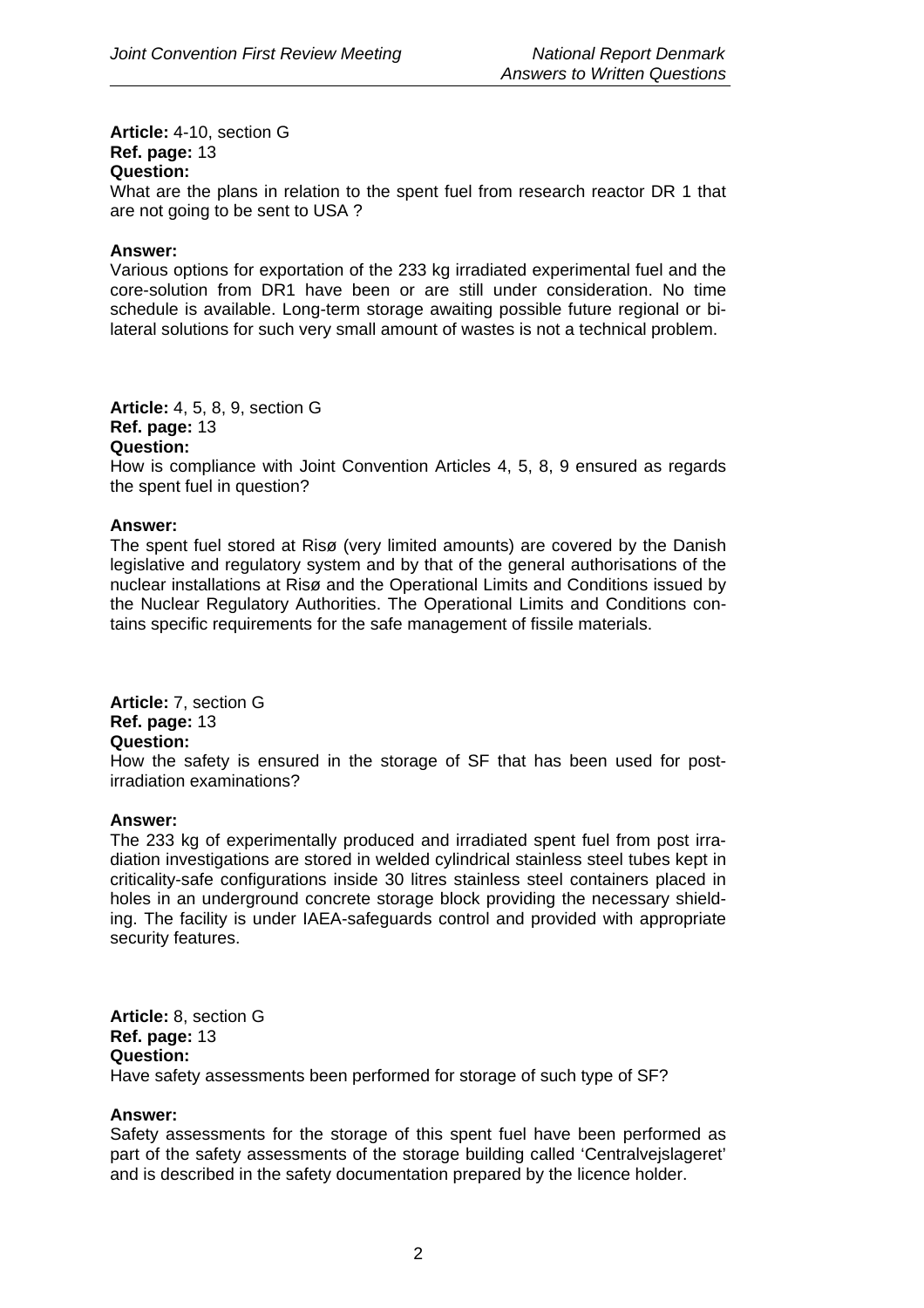**Article:** 10, section G **Ref. page:** 13 **Question:**

What are the plans for the future storage or disposal of such type of fuel?

### **Answer:**

Various options for exportation of the 233 kg irradiated experimental fuel and the core-solution from DR1 have been or are still under consideration. No indications for a time schedule are available. Long-term storage awaiting possible future regional or bilateral solutions for such very small amount of wastes is not a technical problem.

**Article:** Section G **Ref. page:** 13 **Question:**

What provisions have been made for the long-term storage or final management of the spent fuel generated in research reactors?

### **Answer:**

The spent fuel from DR 2 and DR 3 have been transferred to USA's jurisdiction according to an agreement with the US Department of Energy. DR 2 was taken out of operation in 1975 and DR 3 in 2000 and all spent fuel from these two research reactors are by June 2002 transferred to USA.

The 15,8 litres of spent fuel solution from research reactor DR1 are stored under criticality- and otherwise safe conditions in four separate cylindrical stainless steel containers each placed inside a cylindrical locked steel container with appropriate radiation lead shielding. The containers are under IAEA-safeguards control and under appropriate security.

The 233 kg of experimentally produced and irradiated spent fuel from post irradiation investigations are stored in welded cylindrical stainless steel tubes kept in criticality-safe configurations inside 30 litres stainless steel containers placed in holes in an underground concrete storage block providing the necessary shielding. The facility is under IAEA-safeguards control and provided with appropriate security features.

Various options for exportation of the 233 kg irradiated experimental fuel and the core-solution from DR1 have been or are still under consideration. No indications for a time schedule are available. Long-term storage awaiting possible future regional or bilateral solutions for such very small amount of wastes is not a technical problem.

**Article:** 8, section G **Ref. page:** 13 **Question:** 

The DR1 spent fuel will be stored under specific conditions in the reactor. Could Denmark provide information on the regulatory process related to this modification of the initial purpose of the facility?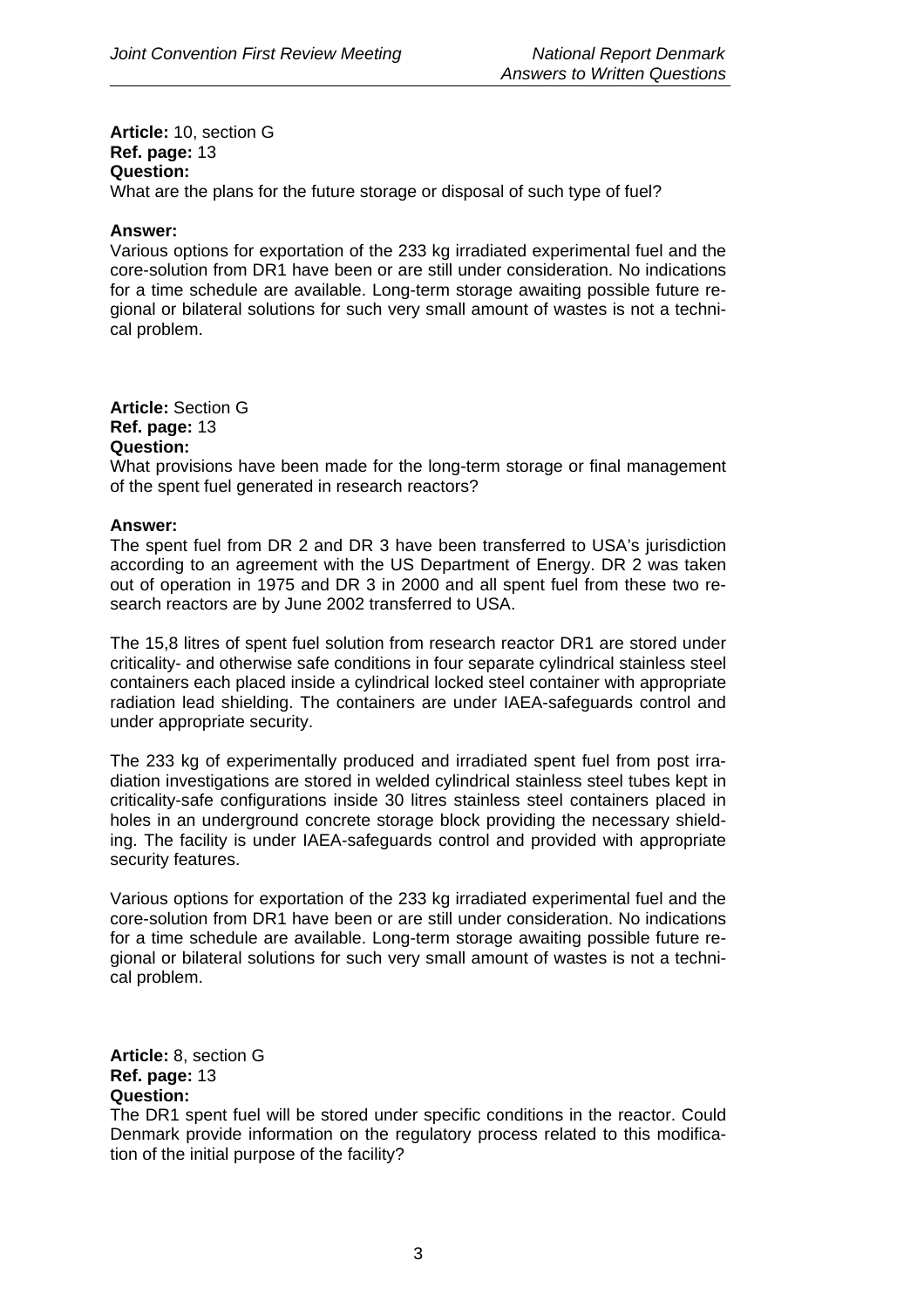The core-solution in DR 1 was removed from the DR 1 reactor in 2002 and is now stored in a special storage room for fissile materials in the DR 3 building complex. The 15,8 litres of spent fuel solution are stored under criticality- and otherwise safe conditions in four separate cylindrical stainless steel containers each placed inside a cylindrical locked steel container with appropriate radiation lead shielding. The containers are stored under IAEA-safeguards control and under appropriate security.

The transfer of the core-solution to steel containers and the subsequent storage of the spent fuel in the DR 3 building complex has been approved by the Nuclear Regulatory Authorities after application from Risø National Laboratory. The application included a safety assessment of the transfer and the subsequent storage of the spent fuel at DR 3.

**Article:** 11, section H **Ref. page:** 13 **Question:**

Which are the main technical requirements on containers, treatment, conditioning and documentation?

### **Answer:**

Requirements to containers, conditioning and documentation of the stored waste have developed over the years. Information comprise mainly origin and other administrative including safeguard information, external radiation and for most of the low-level drums results from gamma-scanning. Information about especially the older waste units is not up to standard and additional measurements may be necessary. The same is the case for a minor number of medium-level waste units.

Most of the waste is packed in 210 litre drums with an inner 100 litre drum and the annular space filled with cement mortar. Stainless steel containers are used for especially active waste (mainly alpha-waste from Hot Cells work). Bituminisation of low-level evaporator concentrate from water purification has been employed since 1970.

### **Article:** 12, section H **Ref. page:** 14 **Question:**

Is it expected that the existing conditioned waste be compatible with the projected disposal facility? What kind of conditioning requirements have been applied both for the waste produced at Risø and the waste received from small producers?

### **Answer:**

The concept for a future Danish repository for low and medium level waste is not yet defined and formal waste acceptance criteria are therefore not available. Concrete containers supposed to be useable for various types of active waste under different conditions are under development. The presently employed waste conditioning methods comprise bituminisation for evaporator concentrates and low-pressure compaction of solid waste in drums (double drums with a layer of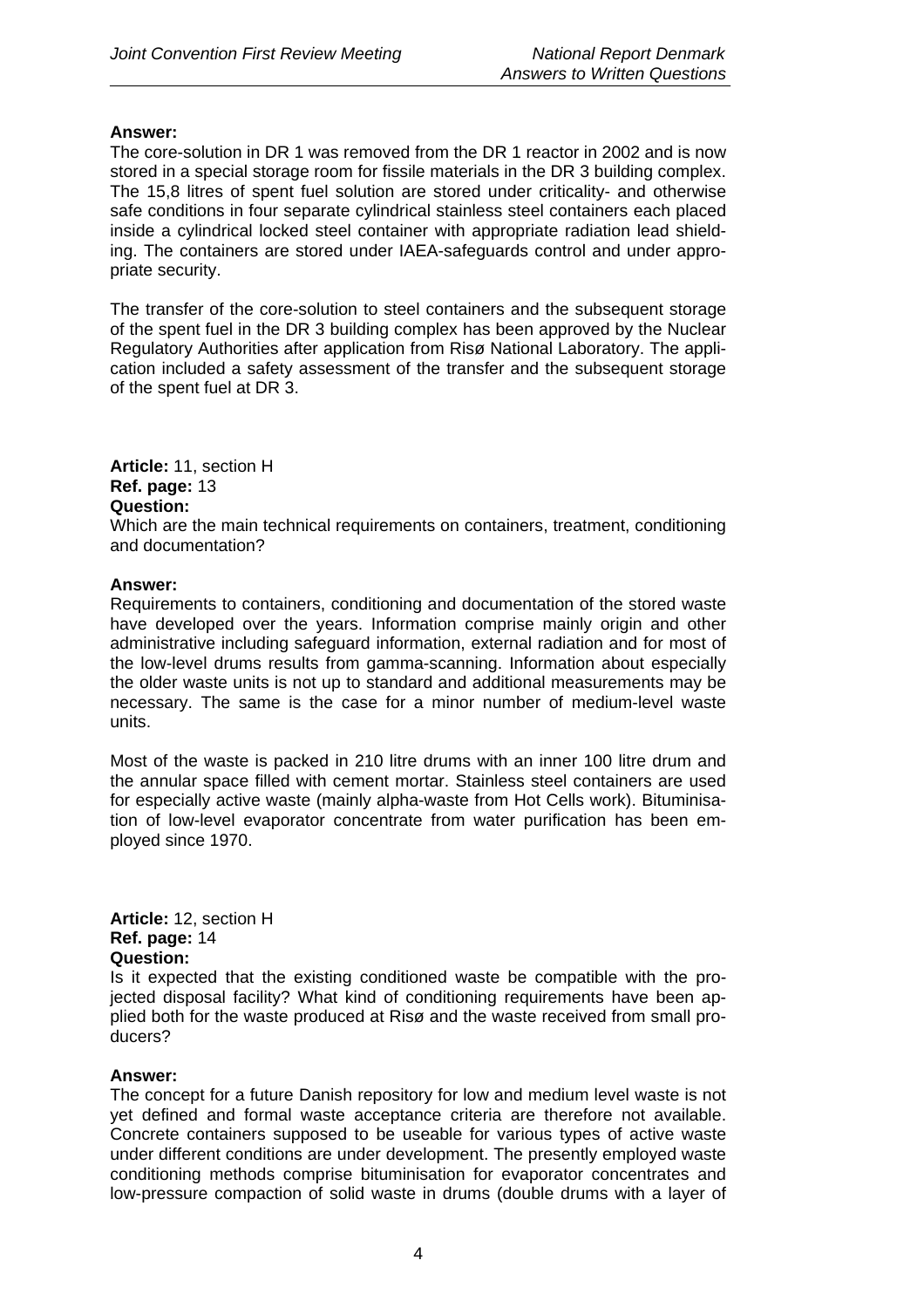cement mortar). Sources are not conditioned but stored in special drums, other containers or the original shielding. Part of the stored waste may have to be reconditioned or over-packed before disposal.

### **Article:** 12, section H **Ref. page:** 14 **Question:**

Do you have a potential site for the L/ILW repository? In which type of matrix(rock) do you plan the repository?

### **Answer:**

At present no design or a potential site for a Danish L/ILW disposal facility has been chosen. In 2000 a working group under the Danish Ministry of Science, Technology, and Innovation prepared a report on theoretical considerations of technical requirements for a Danish disposal facility. In this report three design concepts were considered: Near surface repository (on surface, unsatured, Near surface repository (20-50 m, saturated) and Geological repository (200-300 m, saturated). These design concepts could in principle be established in different types of matrix.

### **Article:** 13, 15, section H **Ref. page:** 14 **Question:**

Concerning the siting process for new facilities (spent fuel and radioactive waste), please provide more details on the process with respect to Environmental Impact Assessments.

### **Answer:**

The Danish Parliament has in March 2003 agreed to start the work to establish a basis for decisions on a Danish disposal facility. This work will start with an assessment of the need for a revision of the legal basis including the question of an open and transparent decision process. The initial work should also propose fundamental principles and requirements for a disposal facility in accordance with national and international obligations and recommendations.

Prior to siting, construction and commissioning of a Danish disposal facility the project will be subject to and Environmental Impact Assessment with public participation according to the Planning Act (2002) with underlying legislation which implements European Council Directive 85/337/EEC and 97/11/EC. The assessment can be made either on a national level or on a regional level in the relevant counties. Alternatively it might be decided to make a specific project Act on the siting, construction and commissioning of the disposal facility in agreement with the Planning Act.

In all cases such an environmental impact assessment shall identify, describe and assess in the appropriate manner the direct and indirect effects of the project on the following factors:

- Human beings, fauna and flora
- Soil, water, air, climate and the landscape
- Material assets and the cultural heritage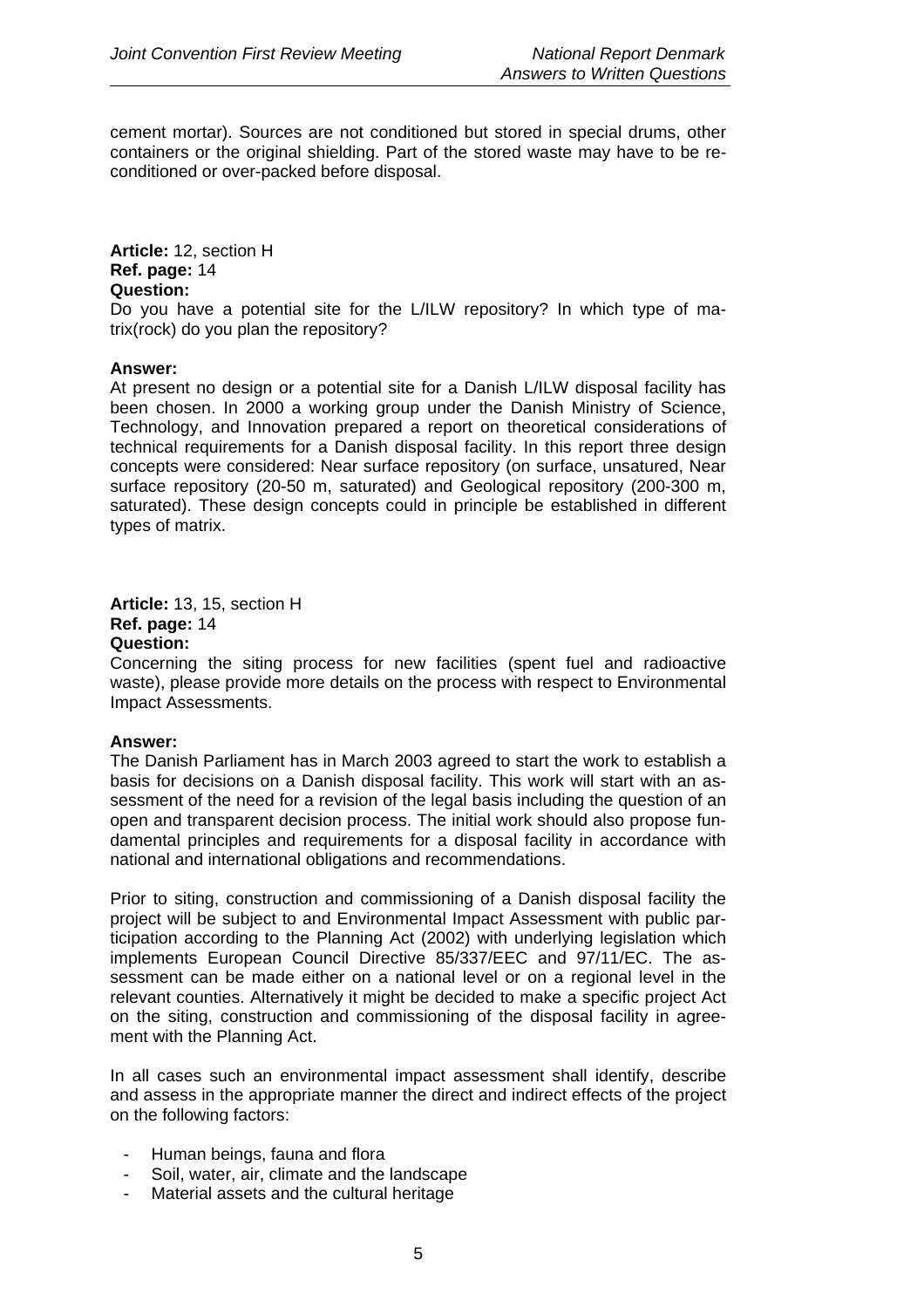The interaction between the factors mentioned in the first, second and third indents

At this initial stage no specific details have been decided with respect to the Environmental Impact Assessment that has to be conducted according to the Planning Act for a disposal facility.

For the decommissioning project at Risø, including the construction of a new storage hall for concrete containers with decommissioning waste, a regional Environmental Impact Assessment has been made in 2002 by the Greater Copenhagen Authority (HUR), which is the planning authority covering the Greater Copenhagen Region. The assessment has been made by the Greater Copenhagen Authority in cooperation with Risø National Laboratory and the Nuclear Regulatory Authorities. The assessment report (in Danish) can be seen and downloaded from: http://pdf.hur.dk/pdf/dekommissionering\_af\_risoes\_nukleare\_anlaeg.pdf.

**Article:** 13, section H **Ref. page:** 14 **Question:** 

How are doses to the general public calculated in the siting process for the operational phase and for incidents / accidents?

### **Answer:**

The Danish Parliament has agreed to initiate the process preparing a basis for decisions concerning a Danish disposal facility for low and medium level waste. In this very early state of initiating the process nothing has been decided regarding siting of a disposal facility and therefore no details regarding calculations of doses to the general public neither for an operational phase or for incidents /accidents have been decided for such facilities.

Regarding the decommissioning of the nuclear installations at Risø calculations of doses to the general public in the decommissioning phase and for reference accidents are presented in the report given the general data as called for under the Article 37 of the Euratom Treaty: Decommissioning of the Nuclear Facilities at Risø National Laboratory, Denmark, National Board of Health, National Institute of Radiation hygiene, 2003. The report (in English) can be seen and downloaded from http://www.sst.dk/upload/artikel\_37\_rapport\_sis\_lowres\_001.pdf.

**Article:** 15, section H **Ref. page:** 14 **Question:** 

Could the wastes stored in Risø that are still unconditioned (4925 t) be conditioned at the existing radioactive waste management facilities or would it be necessary to build new facilities? Is it necessary to construct new treatment facilities for the radioactive wastes generated from decommissioning and demolition of existing nuclear installations? If the answers to these questions are yes, further questions arise under the Convention regarding safety assessment during construction and commissioning of the facilities.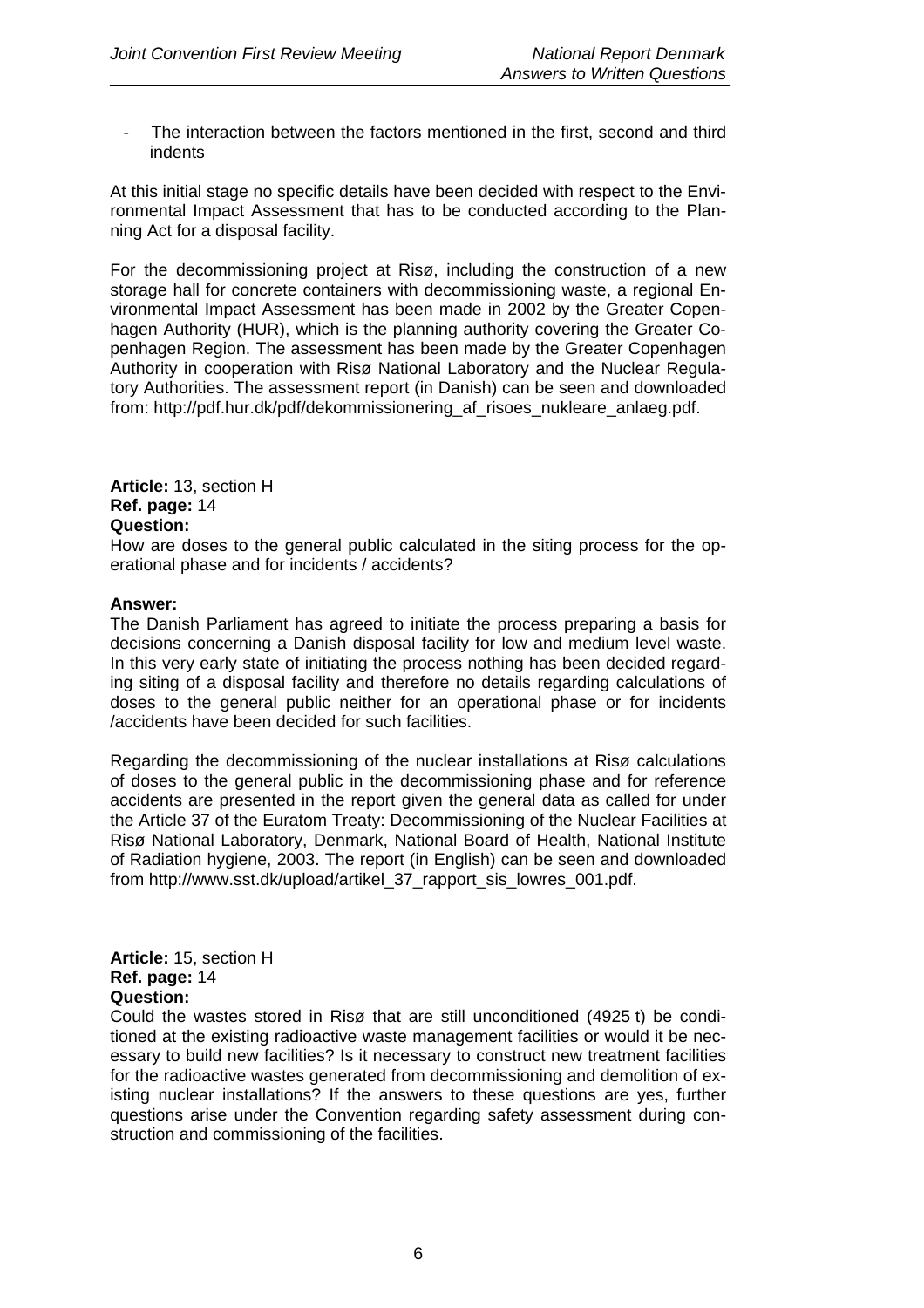The unconditioned waste stored at Risø is mainly alpha-contaminated waste from the partial decommissioning of the Risø-Hot Cells carried out in the 90'ties. Similar materials will arise from final decommissioning of the concrete hot cells. Most of the waste can probably be repacked into the large concrete containers also intended for the more active part of the decommissioning waste from the reactors. Sectioning and packaging of decommissioning waste are supposed to be carried out as an integral part of the practical demolition projects and facilities needed for such purposes will be erected on site. Repackaging or overpacking of existing unconditioned Hot Cells waste will be part of the final Hot Cells decommissioning.

The existing waste management facilities will primarily be used for processing of secondary waste from the decommissioning work such as contaminated water, protective clothing etc. A need for changes or extension of the existing processing equipment at the Waste Management Plant is not expected, but a new storage hall for concrete containers with decommissioning waste and repacked old waste will be constructed after approval of the Nuclear Regulatory Authorities.

### **Article:** 15, section H **Ref. page:** 14 **Question:**

What are the legal bases for licensing radioactive waste management facilities? How does licensing proceed and what documents with which contents have to be submitted? Who checks submitted documents and compliance with licensing conditions?

### **Answer:**

Concerning the establishment of a new storage facility for low and medium level waste arising from the decommissioning of the nuclear facilities at Risø the legal framework will be the Nuclear Installations Act from 1962 with underlying legislation, se annex A in the Danish National report.

Concerning the establishment of a Danish disposal facility for low and medium level waste the Danish Parliament has in March 2003 agreed to start the work to establish a basis for decisions on a Danish disposal facility. This work will start with an assessment of the need for a revision of the legal basis including the question of an open and transparent decision process.

### **Article:** 15, section H **Ref. page:** 14 **Question:**

Prior to construction of a radioactive waste management facility, is a check made of environmental impacts with public participation? What parameters are examined?

### **Answer:**

The Danish Parliament has in March 2003 agreed to start the work to establish a basis for decisions on a Danish disposal facility. This work will start with an assessment of the need for a revision of the legal basis including the question of an open and transparent decision process. The initial work should also propose fun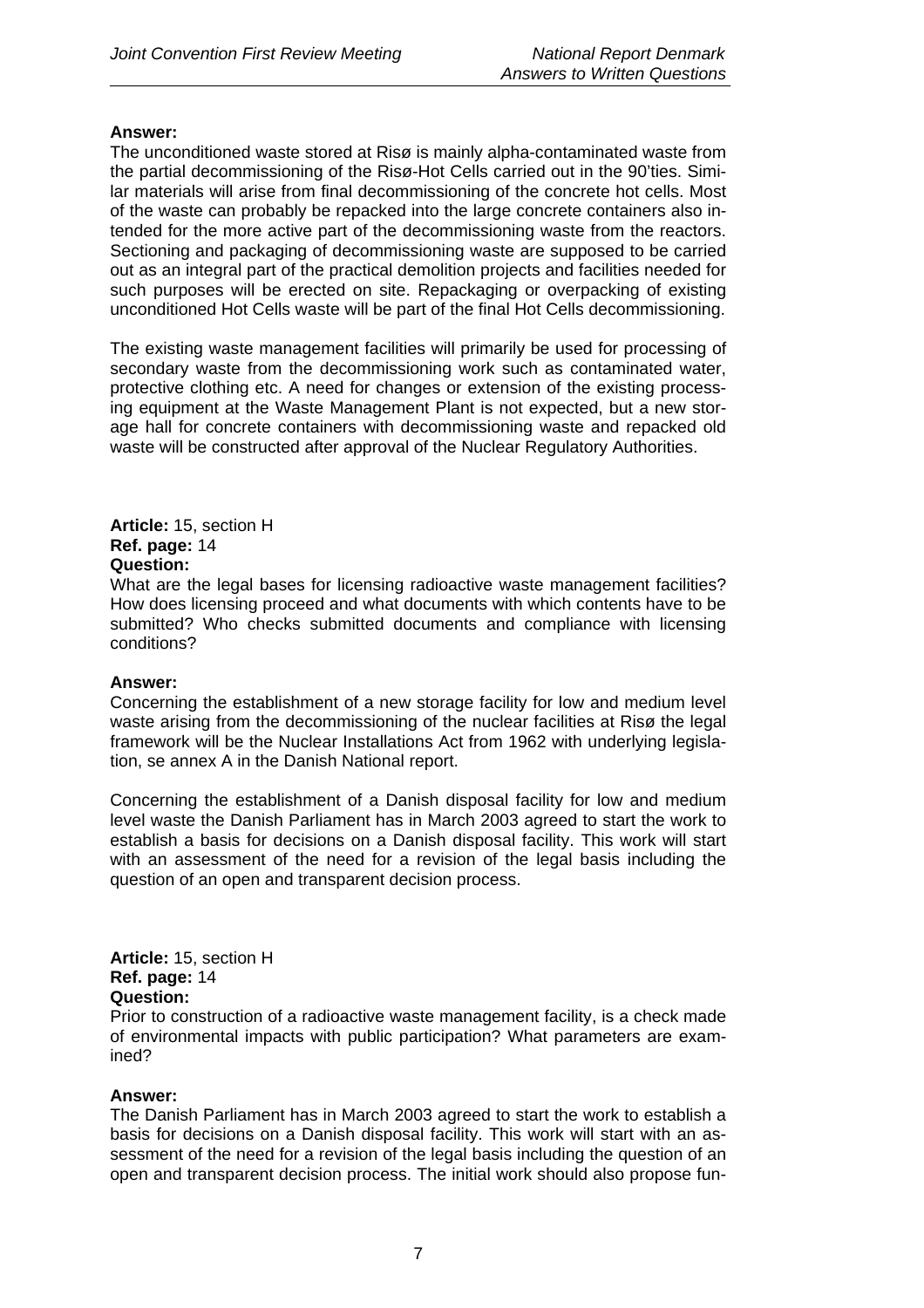damental principles and requirements for a disposal facility in accordance with national and international obligations and recommendations.

Prior to siting, construction and commissioning of a Danish disposal facility the project will be subject to and Environmental Impact Assessment with public participation according to the Planning Act (2002) with underlying legislation which implements European Council Directive 85/337/EEC and 97/11/EC. The assessment can be made either on a national level or on a regional level in the relevant counties. Alternatively it might be decided to make a specific project Act on the siting, construction and commissioning of the disposal facility in agreement with the Planning Act.

In all cases such an environmental impact assessment shall identify, describe and assess in the appropriate manner the direct and indirect effects of the project on the following factors:

- Human beings, fauna and flora
- Soil, water, air, climate and the landscape
- Material assets and the cultural heritage
- The interaction between the factors mentioned in the first, second and third indents

At this initial stage no specific details have been decided with respect to the Environmental Impact Assessment that has to be conducted according to the Planning Act for a disposal facility.

For the decommissioning project at Risø, including the construction of a new storage hall for concrete containers with decommissioning waste, a regional Environmental Impact Assessment has been made in 2002 by the Greater Copenhagen Authority (HUR), which is the planning authority covering the Greater Copenhagen Region. The assessment has been made by the Greater Copenhagen Authority in cooperation with Risø National Laboratory and the Nuclear Regulatory Authorities. The assessment report (in Danish) can be seen and downloaded from: http://pdf.hur.dk/pdf/dekommissionering\_af\_risoes\_nukleare\_anlaeg.pdf.

**Article:** 15, section H **Ref. page:** 14 **Question:** 

On which regulations, codes, standards and guidelines are the safety and environmental assessments of radioactive waste management facilities based?

### **Answer:**

Safety assessments were performed for the Waste Management Plant at Risø and approved by the Danish Atomic Energy Commission when the Waste management Plant were commissioned in the 50'es. The safety analyses have subsequent been updated in accordance with requirements in the Operational Limits and Conditions. Separate safety assessments have been performed for the storage buildings constructed after the primary commissioning and are described in the safety documentation by the licence holder.

Regarding a Danish disposal facility for low and medium level radioactive waste the safety assessments will be based on Nordic and other international recommendations from the International Commission on Radiological Protection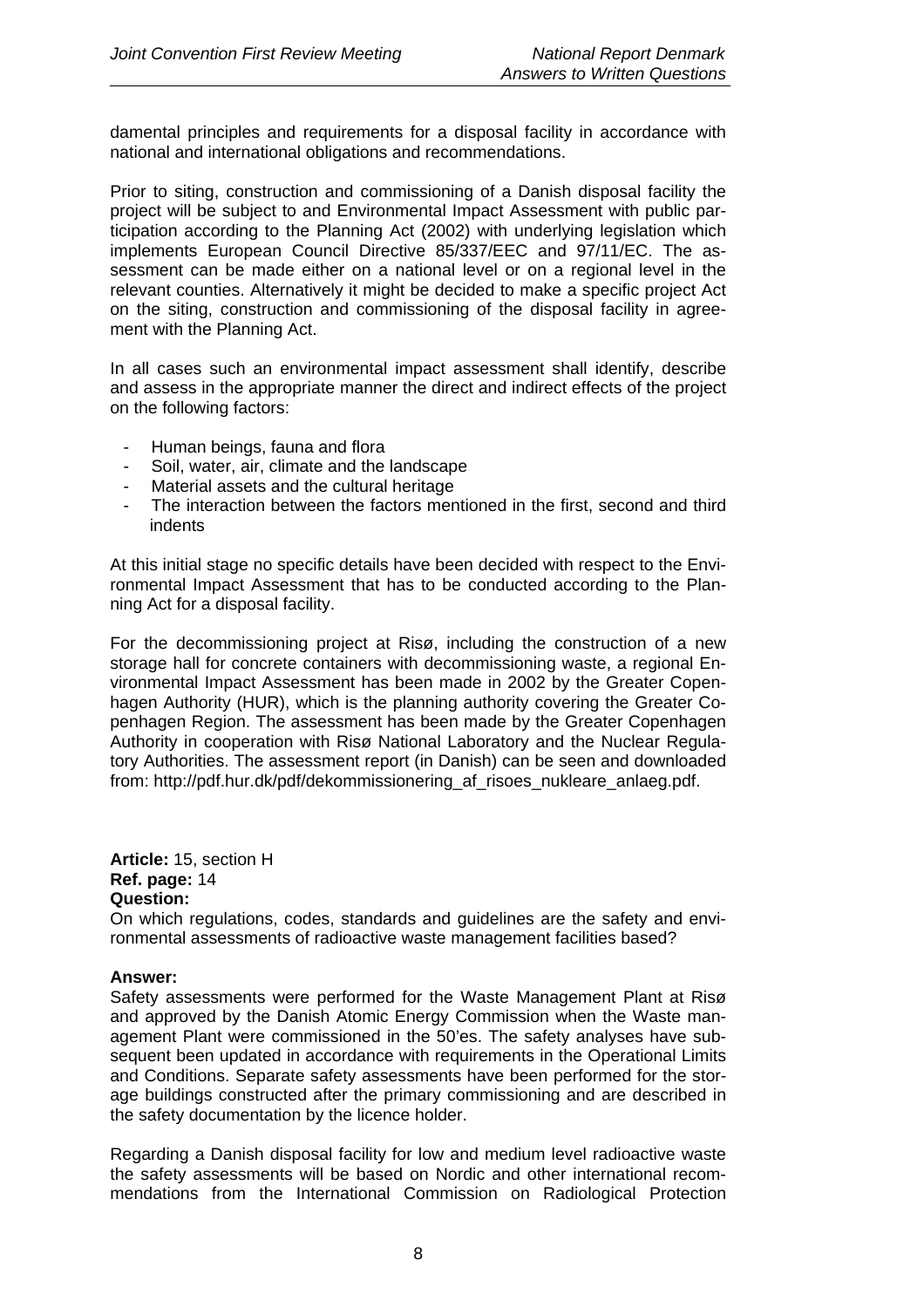(ICRP), the European Commission (EU) and the Internal Atomic Energy Agency (IAEA). The Safety Standards published by IAEA will in particular be of importance, e.g. IAEA Safety Fundamentals No. 111-F, The Principles of Radiation Waste Management (1995), IAEA Safety Guide No. 111-G-3.1, Siting of Near Surface Disposal Facilities (1994), IAEA Requirements No. WS-R-1, Near Surface Disposal of Radioactive Waste (1999) and IAEA Safety Guide No.WS-G-1.1, Safety Assessment for Near Surface Disposal of Radioactive Waste (1999).

The Waste Management Plant at Risø existed before the Danish legislation implementing the Environmental Impact Assessment Directives came into force and as a consequence the present Waste Management Plant has not been subject to a formal Environmental Impact Assessment.

For the decommissioning project at Risø, including the construction of a new storage hall for concrete containers with decommissioning waste, a regional Environmental Impact Assessment has been made in 2002 by the Greater Copenhagen Authority (HUR), which is the planning authority covering the Greater Copenhagen Region. The assessment has been made by the Greater Copenhagen Authority in cooperation with Risø National Laboratory and the Nuclear Regulatory Authorities. The assessment report (in Danish) can be seen and downloaded from: http://pdf.hur.dk/pdf/dekommissionering\_af\_risoes\_nukleare\_anlaeg.pdf.

Prior to siting, construction and commissioning of a Danish disposal facility the project will be subject to and Environmental Impact Assessment with public participation according to the Planning Act (1999) with underlying legislation which implements European Council Directive 85/337/EEC and 97/11/EC. The assessment can be made either on a national level or on a regional level in the relevant counties. Alternatively it might be decided to make a specific project Act on the siting, construction and commissioning of the disposal facility in agreement with the Planning Act.

**Article:** 15, section H **Ref. page:** 14 **Question:**

During the operating lifetime of the facility, could modifications for compliance with the state of the art and science be required?

### **Answer:**

According to the Nuclear Installations Act (1962) modifications for compliance with the state of the art and science can be required by the Nuclear Regulatory Authorities during the operating lifetime of a waste management facility.

**Article:** 15, section H **Ref. page:** 14 **Question:**

Which organization or governmental agency monitors compliance with the safety conditions foreseen in the submitted licensing documents during and after construction (who is the regulatory body)?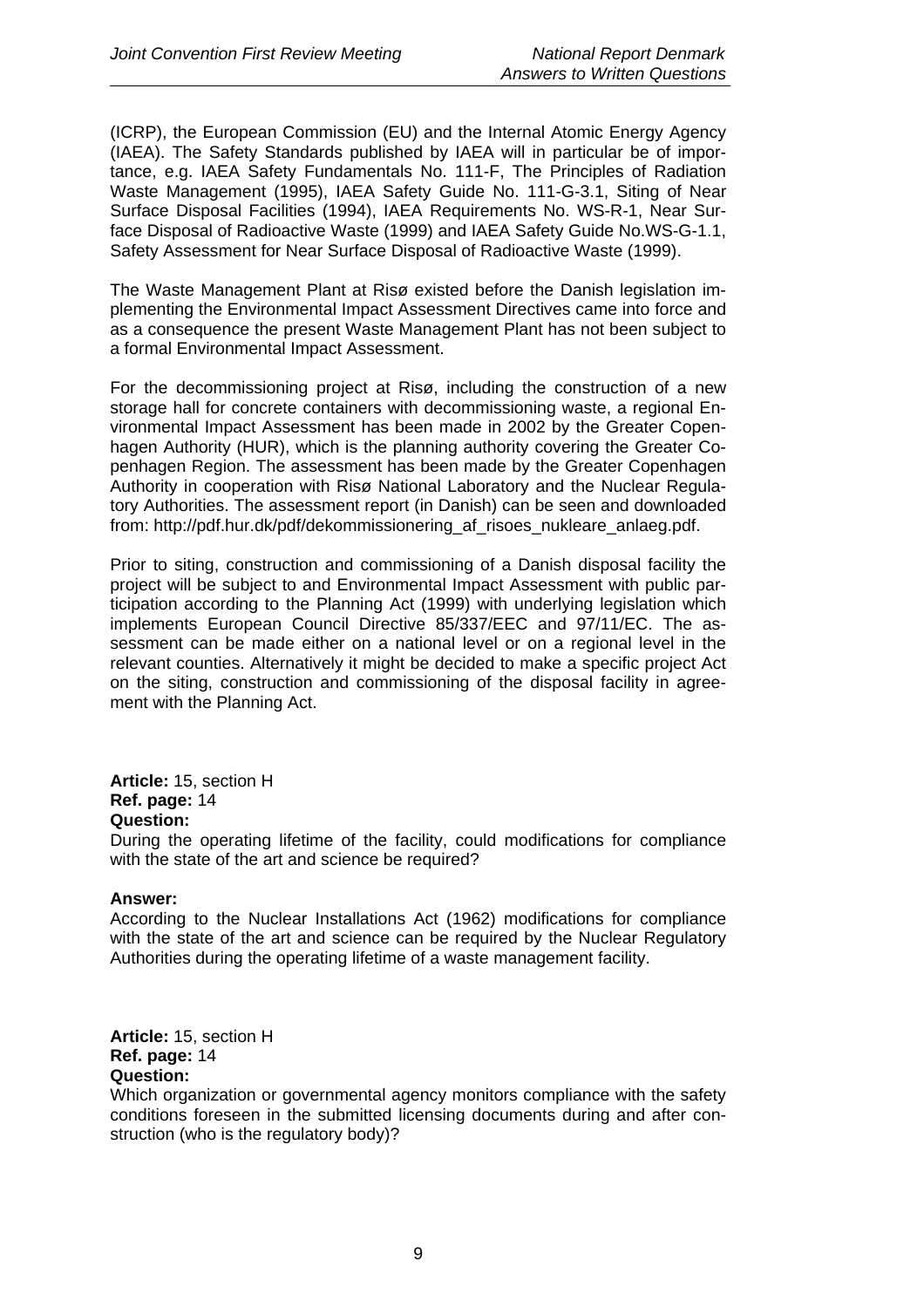Under the Nuclear Installations Act (1962) commission and operation of nuclear installations are subject to inspections by the Nuclear Regulatory Authorities, ensuring compliance with the safety conditions foreseen in the submitted licensing documents including the Operational Limits and Conditions. The Nuclear Regulatory Authorities are: The Nuclear Office under the Danish Management Agency and the National Institute of Radiation Hygiene under the National Board of Health.

**Article:** 15, section H **Ref. page:** 14 **Question:**  To what extent is decommissioning considered during licensing?

### **Answer:**

For the existing Waste Management Plant commissioned in the 50'es decommissioning has not been considered during licensing.

**Article:** 16.2, section H **Ref. page: Question:**

Have technical waste acceptance criteria (WAC) been defined for the storage of RAW and if so where have they been published and/or made available ?

### **Answer:**

The concept for a future Danish disposal facility for low and medium level waste is not yet defined and formal waste acceptance criteria are therefore not available. For storage certain requirements on the radioactive waste and on drums and containers used for storage at Risø are given in the safety documentation and in the Operational Limits and Conditions for the Waste Management Plant issued by the Nuclear Regulatory Authorities.

**Article:** 18, section E **Ref. page:** 20 **Question:**

What criteria are applied for the clearance of radioactive waste? And what is the management method for the waste after clearance?

### **Answer:**

Clearance of radioactive materials from the regulatory system is regulated in the Ministry of the Interior and Health Order no. 192 of 2 April 2002 on exemptions from Act on use etc. of radioactive materials. According to this Order clearance of radioactive materials is subject to prior authorisation from the National Institute of Radiation Hygiene under the National Board of Health.

There are no general clearance levels established in Denmark for artificially produced radionuclides.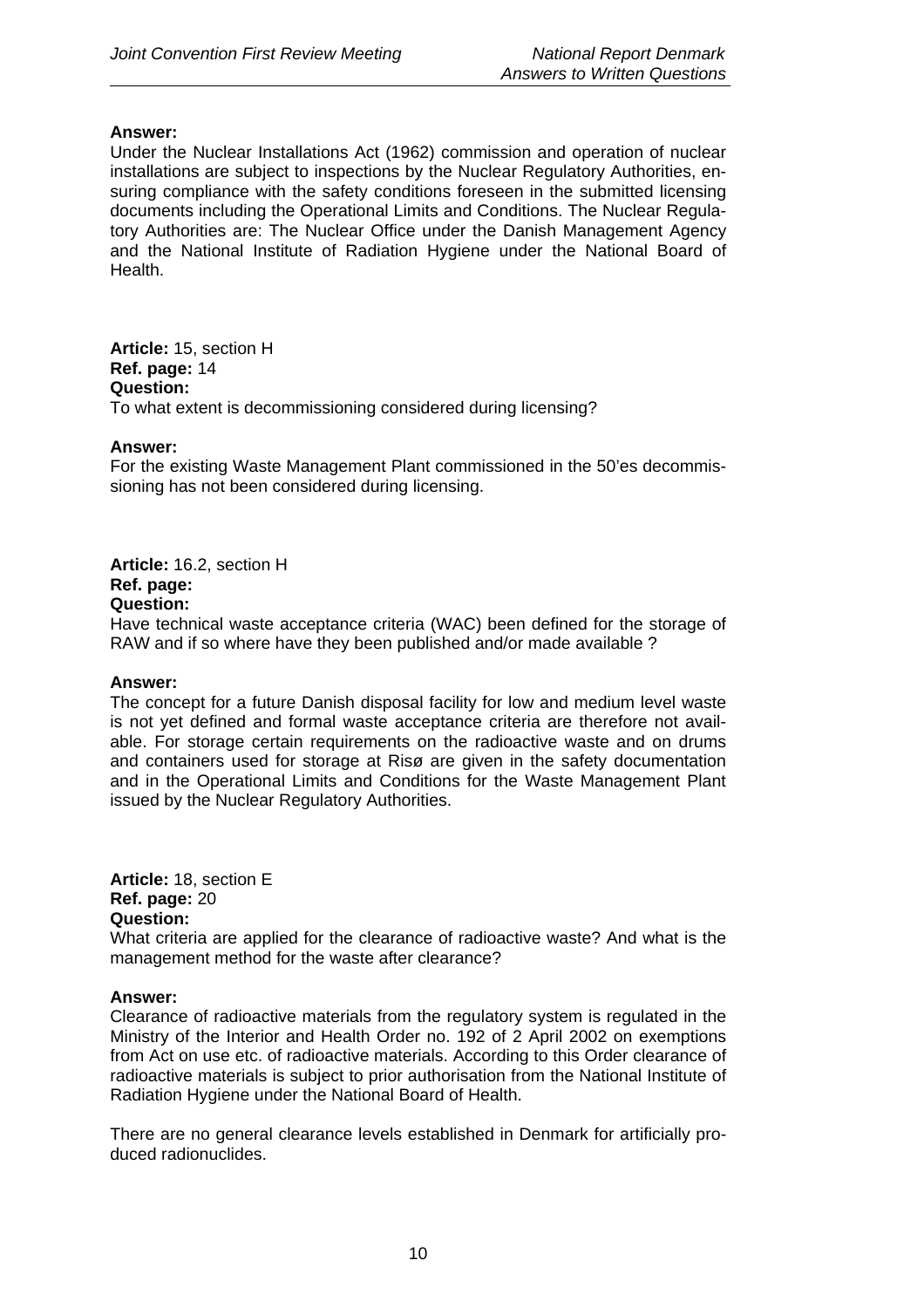Radioactive substances or materials containing radioactive substances may be cleared from their regulatory control due to their radioactivity, when special radiation protection requirements regarding activity levels etc. are fulfilled as described in Annex C in the National Report The following dose criteria for materials containing man-made radionuclides are given in Annex C:

- a) The effective dose expected to be incurred by any member of the public due to the cleared material is of the order of 0,01 mSv or less per year, and
- b) Either the collective committed effective dose per year due to the clearance is of the order of 1 manSv or less or an assessment of the optimisation of protection shows that clearance is the optimum solution.

Cleared materials can be treated and handled as non-active materials. Clearance can include disposal as non-active materials, recycling and reuse of the materials in question.

**Article:** 19, section E **Ref. page:** 6-7 **Question:**  Is any complete amendment of the regulatory framework planned?

### **Answer:**

Concerning the decommissioning of the nuclear facilities at Risø the legal framework will continue to be the Nuclear Installations Act from 1962 with underlying legislation.

Concerning the establishment of a Danish disposal facility for low and medium level waste the Danish Parliament has in March 2003 agreed to start the work to establish a basis for decisions on a Danish disposal facility. This work will start with an assessment of the need for a revision of the legal basis including the question of an open and transparent decision process. The outcome of this preparatory work could be a recommendation to have a complete amendment of the regulatory framework in respect of the siting, construction, operation and closure of a disposal facility.

**Article:** 19, section E **Ref. page:** 6-7 **Question:**  How is the structure of the regulatory framework beyond the act (hierarchy/contents/listing)?

### **Answer:**

The structure of the regulatory framework consists of four levels: Acts – Ministerial Orders – Order of the Nuclear Regulatory Authorities – Operational Limits and Conditions issued by the Nuclear Regulatory Authorities. The level of details in the legislation increases going from the Acts to Operational Limits and Conditions. The list of all relevant legislation in force per 1 January 2003 for the management of spent fuel and radioactive waste is shown below (Annex A in the Danish National report).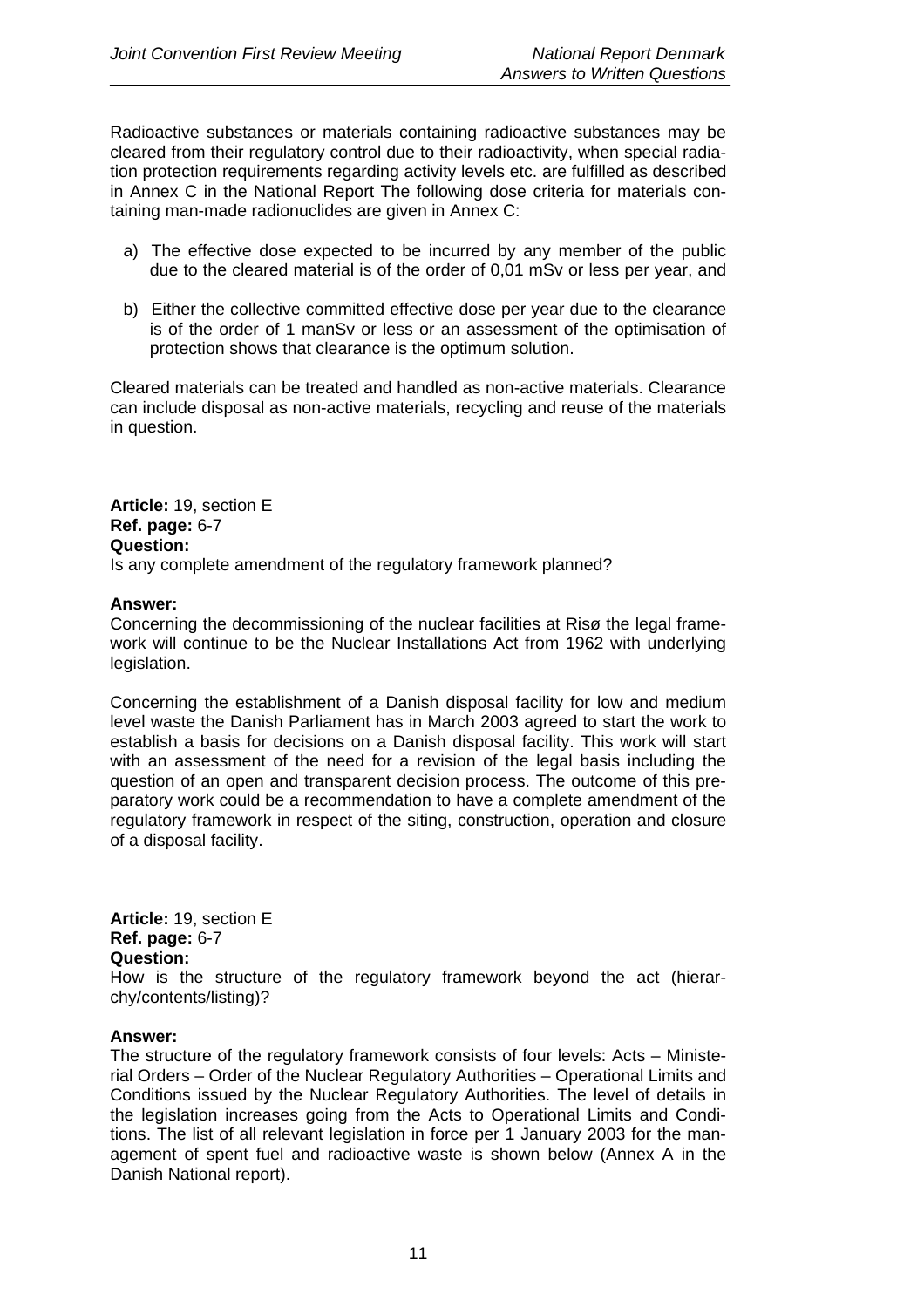### Acts:

- Act no. 94 of 31 March 1953 on use etc. of radioactive materials.
- Act no. 170 of 16 May 1962 on nuclear installations.

### Ministerial Orders:

- Ministry of the Interior (now Ministry of the Interior and Health) Order no. 278 of 27 June 1963 on protective measures against accidents in nuclear installations (atomic installations) etc. with amendments in Order no. 502 of 1 October 1974.
- Ministry of the Environment (now Ministry of the Interior and Health) Order no. 574 of 20 November 1975 on precautionary measures for the use etc. radioactive substances.
- Ministry of the Interior and Health Order no. 192 of 2 April 2002 on exemptions from Act on the use of radioactive substances.

 Orders from the National Board of Health (National Institute of Radiation Hygiene):

- National Board of Health Order no. 308 of 24 May 1984 concerning industrial gamma radiography installations with amendments in Order no. 790 of 19 October 1999.
- National Board of Health Order no. 154 of 6 March 1990 on smoke detectors and consumer products containing radioactive materials with amendments in Orders no. 547 of 23 July 1993 and no. 793 of 19 October 1999.
- National Board of Health Order no. 546 of 23 June 1993 on transfer of radioactive materials.
- National Board of Health Order no. 969 of 13 December 1993 on international transfer of radioactive waste.
- National Board of Health Order no. 663 of 12 July 1994 on outside workers, who are exposed to ionizing radiation in a CE-country with amendments in Order no. 824 of 31 October 1997.
- National Board of Health Order no. 918 of 4 December 1995 on the use of sealed radioactive sources in industry, hospitals and laboratories etc. with amendments in Order no. 794 of 19 October 1999.
- National Board of Health Order no. 823 of 31 October 1997 on dose limits for ionizing radiation.
- National Board of Health Order no. 954 of 23 October 2000 on the use of unsealed radioactive sources in hospitals, laboratories etc.
- National Board of Health Order no. 993 of 5 December 2001 on transport of radioactive materials.

 Operational Limits and Conditions issued by the Nuclear Regulatory Authorities:

- Operational Limits and Conditions for the site at Risø.
- Operational Limits and Conditions for the individual nuclear installations at Risø.

**Article:** 19, section E **Ref. page:** 6-7 **Question:** 

Are there any spent fuel elements from research reactors? If yes, where are the corresponding regulations?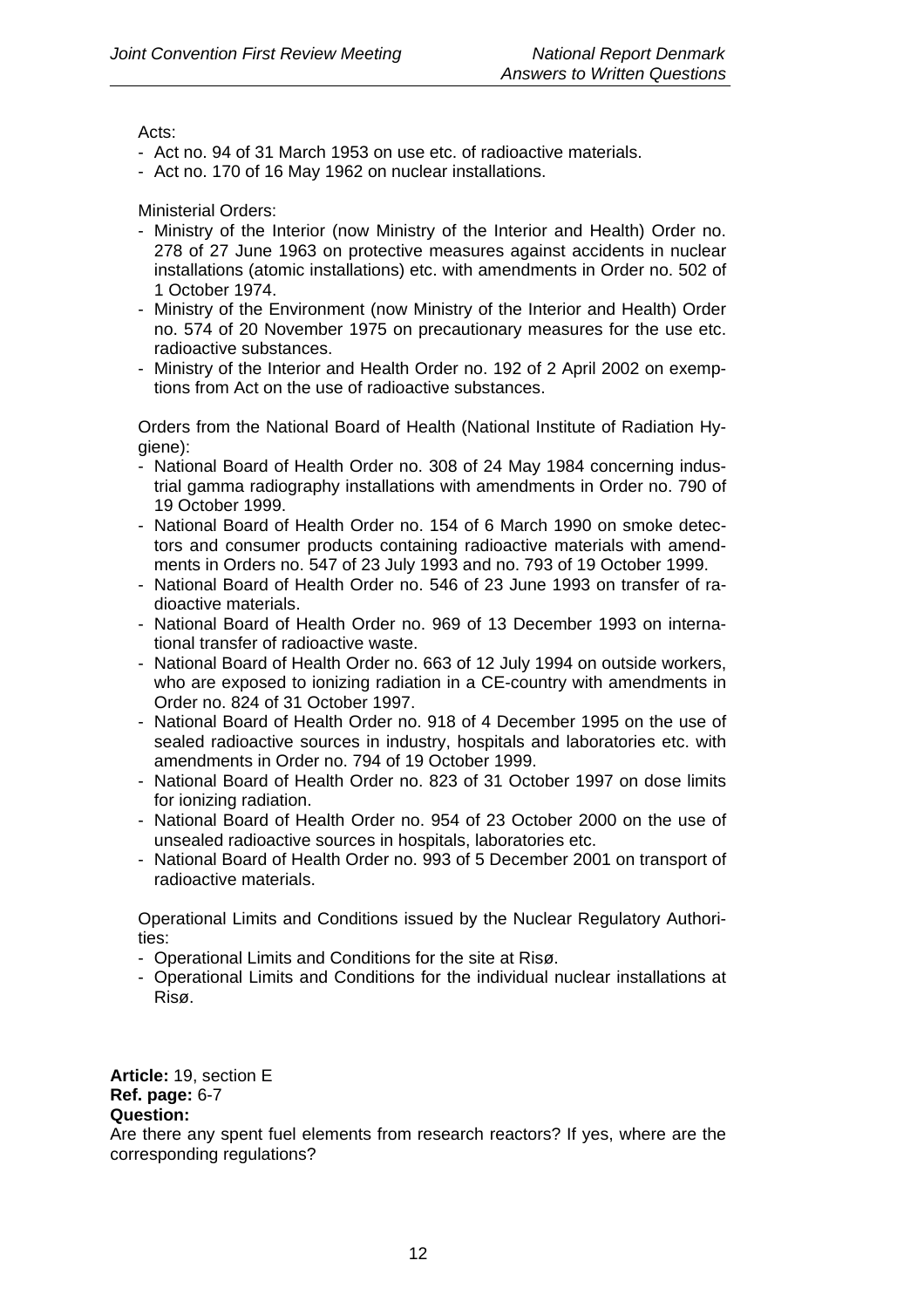The spent fuel from DR 2 and DR 3 have been transferred to USA's jurisdiction according to an agreement with the US Department of Energy. DR 2 was taken out of operation in 1975 and DR 3 in 2000 and all spent fuel from these two research reactors are by June 2002 transferred to USA.

The core-solution from DR 1 is stored in a special storage room for fissile materials in the DR 3 building complex in accordance with the regulations described in the answer to question on page 11. The 15,8 litres of spent fuel solution are stored under criticality- and otherwise safe conditions in four separate cylindrical stainless steel containers each placed inside a cylindrical locked steel container with appropriate radiation lead shielding. The containers are under IAEAsafeguards control and under appropriate security.

Various options for exportation and the core-solution from DR 1 have been or are still under consideration. No indications for a time schedule are available. Longterm storage awaiting possible future regional or bilateral solutions for such very small amount of wastes is not a technical problem.

**Article:** 19, section E **Ref. page:** 6-7 **Question:**  Which are the regulations for the final disposal of radioactive wastes?

### **Answer:**

Concerning the decommissioning of the nuclear facilities at Risø the legal framework will continue to be the Nuclear Installations Act from 1962 with underlying legislation.

Concerning the establishment of a Danish disposal facility for low and medium level waste the Danish Parliament has in March 2003 agreed to start the work to establish a basis for decisions on a Danish disposal facility. This work will start with an assessment of the need for a revision of the legal basis including the question of an open and transparent decision process. The outcome of this preparatory work could be a recommendation to have a complete amendment of the regulatory framework in respect of the siting, construction, operation and closure of a disposal facility.

### **Article:** 20, section E **Ref. page:** 8 **Question:**

The discussion of the Regulatory body mentions Nuclear Regulatory Authorities such as the Danish Emergency Management Agency and the National Institute of Radiation Hygiene. These authorities are said to be empowered to have direct access to all premises, buildings, etc. for inspection purposes and to withdraw licenses and stop operations. Further discussion and elaboration is needed regarding the makeup and relative roles and responsibilities of these organizations, including how they interface with each other, particularly in areas where there may be some overlap or sharing of responsibilities.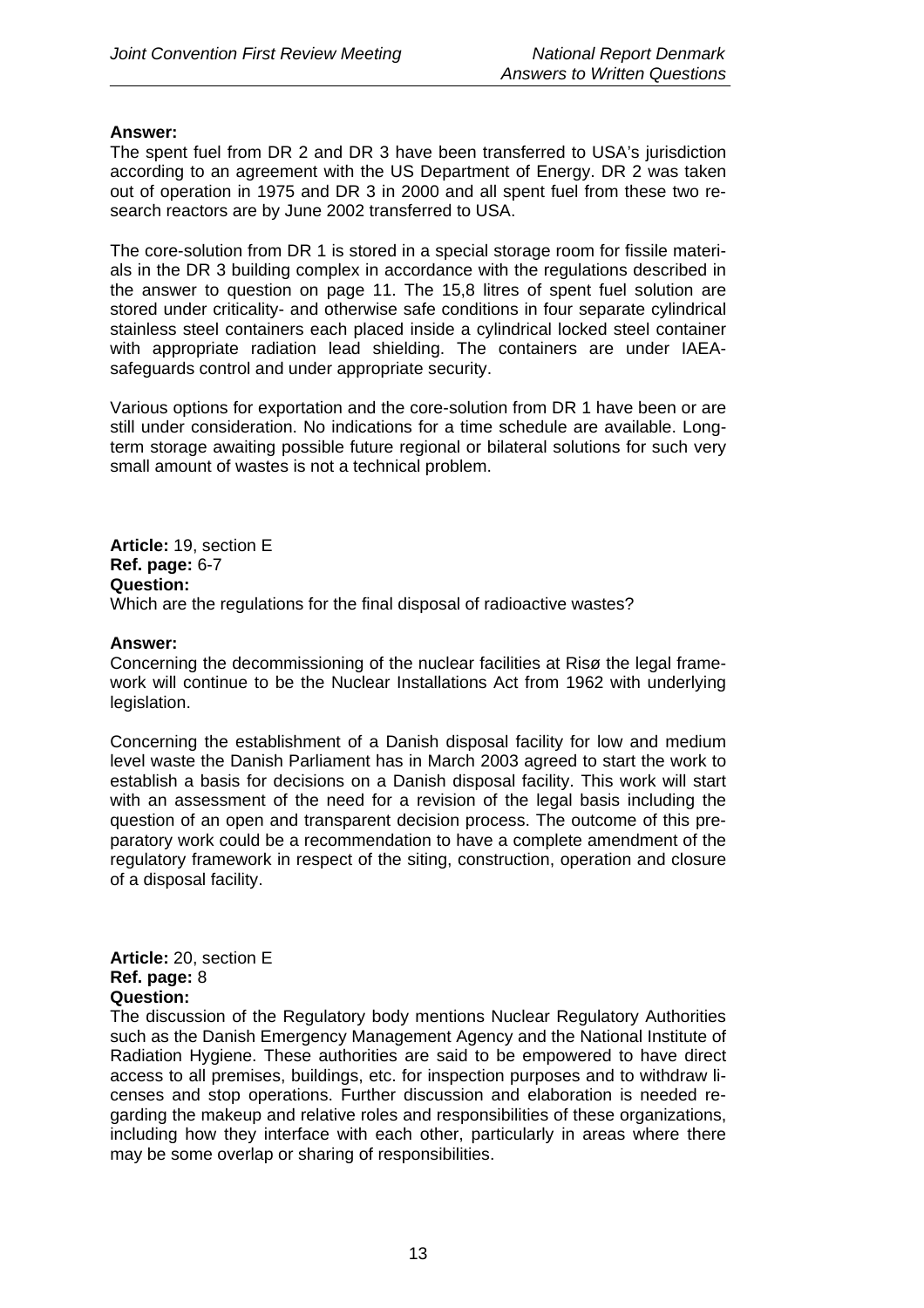The Nuclear Installations Act from 1962 defines the two Nuclear Regulatory Authorities as being the Danish Emergency Management Agency (The Nuclear Office) and the National Institute of Radiation Hygiene under the National Board of Health. The Act do not specify different roles or responsibilities for the two authorities and in principle these are therefore identical for the two authorities. The Act empowers the Authorities to have access to nuclear installations at any time and to require information which is relevant to the exercise of the inspection. The Authorities are further empowered to issue such orders as are necessary to ensure compliance with the conditions stipulated for the recognition of the nuclear installation or otherwise deemed necessary for reasons of safety. In urgent cases they may also, for reasons of safety, order the use of the installation to be suspended for a certain period. Detailed rules on the exercise of inspection etc. can be laid down by the Minister of Interior and Health.

The Nuclear Regulatory Authorities have at present a staff of 10 in the Nuclear Office and 25 at the National Institute of Radiation Hygiene. With Risø being the only site in Denmark with nuclear research installations and the decision of the Danish Parliament in 1985 not to use nuclear energy, only a minor part of this staff is working with nuclear safety and waste related issues. This gives a close and direct co-operation between the staff of the two authorities and also with the Ministry of Interior and Health. Over the years a working-practice between the two authorities has evolved with the Nuclear Office being the lead-authority regarding 'nuclear safety' issues and the National Institute of Radiation Hygiene the lead-authority regarding 'radiation protection' issues. However, in practice all decisions and recommendations, e.g. Operational Limits and Conditions for the operation of the nuclear installations at Risø, are made in common and communicated to the operator, other authorities etc. as a common decision or recommendations from the Nuclear Regulatory Authorities. There are in this way no problems with overlap or sharing responsibilities.

**Article:** 20, section E **Ref. page:** 8 **Question:** 

Could Denmark provide some detailed information about the technical expertise and activities of the regulatory authority? E.g. Nature and extent of technical reviews performed on dismantling operations procedures and techniques proposed by licensee for DR2 and DR 3 dismantling?

### **Answer:**

The technical expertise of the Nuclear Regulatory Authorities is primarily in the fields of radiation protection, nuclear safety, emergency preparedness and measurements technique of ionising radiation and radioactive materials. Before the dismantling operations can start for each nuclear facility at Risø, including DR 2 and DR 3, the licensee shall in accordance with the Operational Limits and Conditions provide the Nuclear Regulatory Authorities with a detailed specific decommissioning project plan for the facility in questions for approval. The Nuclear Regulatory Authorities will perform a technical review of the provided detailed specific decommissioning project plan before issuing an approval. External consultants with specific expertise in fields not covered by the authorities own expertises will be used where necessary.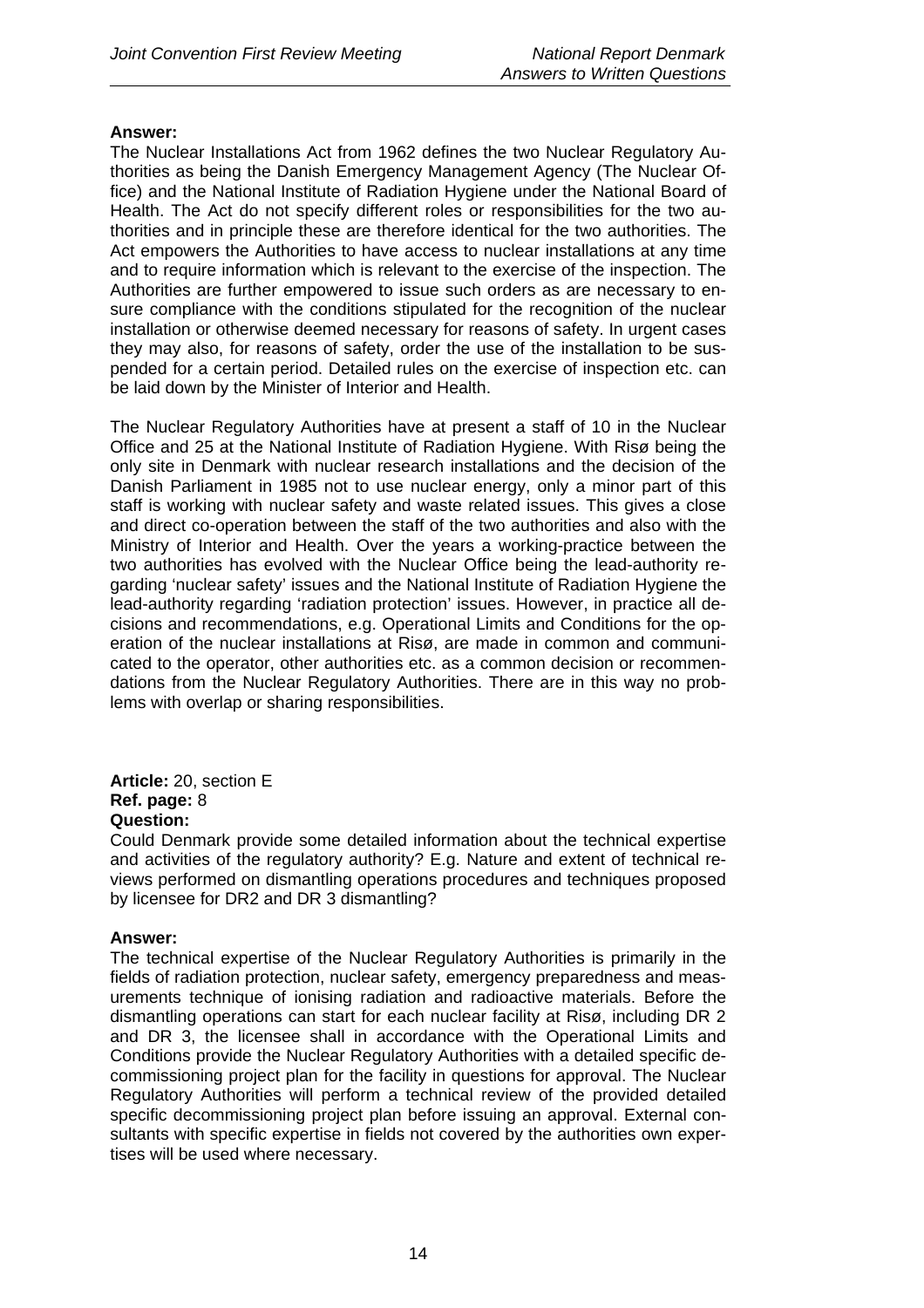**Article:** 20, section E **Ref. page:** 8 **Question:** 

Could Denmark provide data on human resources available for regulation and technical supervision of the nuclear facilities (independent from the licensee organization RISØ)?

### **Answer:**

The Nuclear Regulatory Authorities have at present a staff of 10 in the Nuclear Office and 25 at the National Institute of Radiation Hygiene. With Risø being the only site in Denmark with nuclear research installations and the decision of the Danish Parliament in 1985 not to use nuclear energy, only a minor part of this staff is working with nuclear safety and waste related issues.

### **Article:** 21, 28.1, section F and J **Ref. page:** 8

### **Question:**

Section F states it is the responsibility of a license holder to ensure that all radioactive waste produced under his license is handled in a safe manner and finally either returned to the manufacturer or send to the Waste Management Plant at Risø National Laboratory. How is safety, control and proper disposal assured for disused sources possessed by a license holder that is having financial troubles or is out of business? Are license holders for sealed sources required to provide financial assurance for the decommissioning of their facility and disposal of disused sources? Is such financial assurance required prior to receipt or use of the sealed source?

### **Answer:**

When a company having a licence is out of business or is having financial trouble it is still the company or the bankrupt estates responsibility to handle radioactive sources and waste under his license in a safe manner. In the case where there is no money left for a safe handling the National Institute of Radiation Hygiene, that means the Danish State, will provide the necessary financial support for a secure transfer of the radioactive sources/waste to the Waste Management Plant at Risø. At present license holders are not required to provide financial assurance for the decommissioning of their facility and disposal of disused sources and there is no financial assurance required prior to receipt or use of sealed sources.

It is to be expected that a new EU Directive on the control of high activity sealed sources and orphan sources will enter into force by the end of the year 2003. EU Member States shall then bring into force the laws, regulations and administrative provisions necessary to comply with this Directive within a time frame of 2 years at latest. Article 3, 2. in this Directive states:

*Member States shall ensure that before issuing authorisation adequate provision, by way of financial security or any other equivalent means appropriate to the source in question, have been made for the safe management of sources when they become disused sources, including the case where the holder becomes insolvent or goes out of business.* 

Denmark is for this purpose planning a system with financial security not only for the high activity sealed sources defined by this Directive but for all practices involving sealed radioactive sources.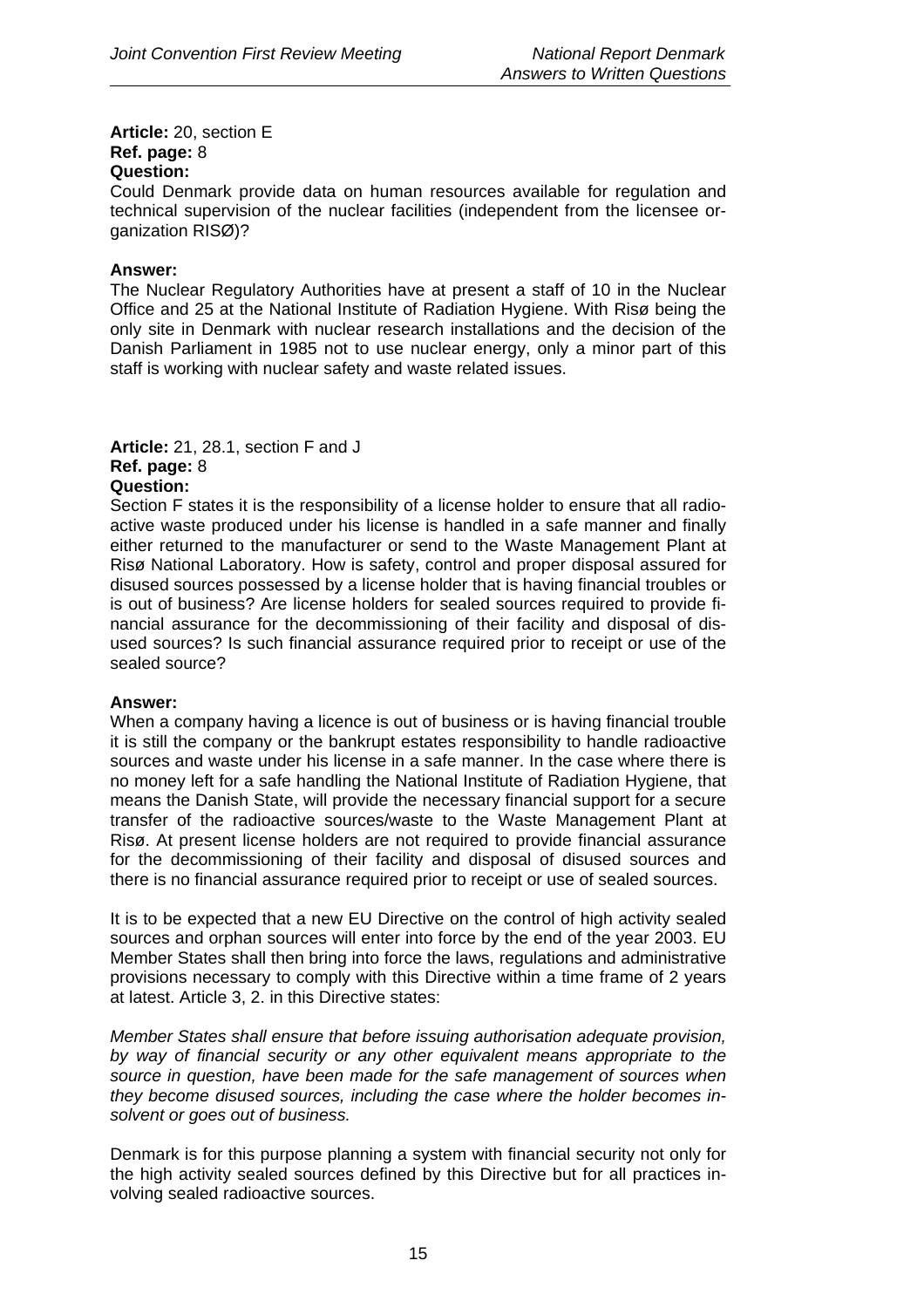**Article:** 22, section F **Ref. page:** 8 **Question:** 

Please describe the method the Danish Ministry of Science, Technology, and Innovation uses to ensure that resources will be available when needed to decommission the nuclear facilities.

### **Answer:**

As mentioned in the National Report the Danish Parliament has in March 2003 agreed to the overall costs and the general decommissioning approach for all the nuclear facilities at Risø with the objective to decommissioning all nuclear facilities at Risø as soon as possible within a timeframe of 20 years. The ordinary budget (staff, running expenditures) for the licence holder, which have the responsibility for performing the decommissioning of the nuclear facilities at Risø, is part of the overall budget for the Danish Ministry of Science, Technology, and Innovation and is approved in the annual Finance Bill by the Parliament. In addition to this the Finance Committee of the Parliament has to give an appropriation for each individual decommissioning project (reactor DR 1, reactor DR 2 etc.). The draft appropriations will be prepared by the Danish Ministry of Science, Technology, and Innovation based on input from the licence holder.

**Article:** 22, section F **Ref. page: Question:** 

Does exist a specific fund for clean-up and decommissioning of nuclear installations ? In its case, who manages and supervises the fund?

### **Answer:**

In Denmark there do not exist a specific fund for clean-up and decommissioning of nuclear installations. However, the Danish Parliament has in March 2003 agreed to cover the total costs of the decommissioning of all the nuclear installations at Risø, the only nuclear installations ever build in Denmark.

**Article:** 23, section F **Ref. page:** 9 **Question:**

Please elaborate on the steps taken to ensure QA programs for the safety of spent fuel management and radioactive waste management are established and implemented.

### **Answer:**

QA programs are an essential part of the requirements set up by the Nuclear Regulatory Authorities and are part of the Operational Limits and Conditions for the site at Risø and for the individual nuclear installations which will include the safety of spent fuel management and radioactive waste management. QA programs will/are based on international Standards, including IAEA Safety Requirements and IAEA Safety Guides. The QA programs are under review at the moment and one objective is that the overall QA programs in addition to the approval of the Nuclear Regulatory Authorities shall be certified by an official ap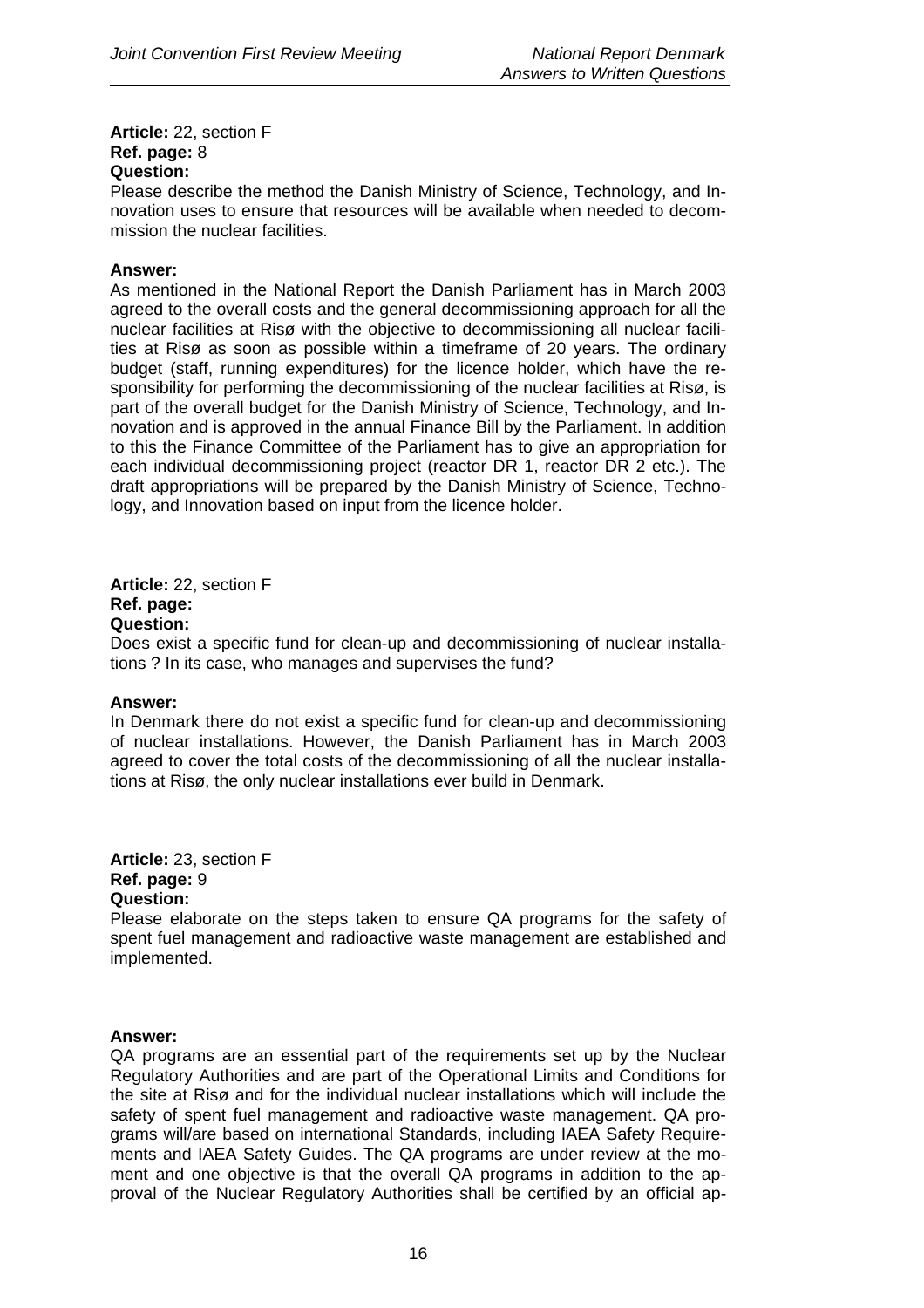proved certification body and that some parts (measuring laboratories etc) shall by accredited by the national accreditation body in Denmark (DANAK).

**Article:** 24, section F **Ref. page:** 9-11 **Question:**

Has a permissible radiation dose limit been set for women of child-bearing age and pregnant women who work in the controlled area?

### **Answer:**

The dose limits for workers are specified in National Board of Health Order no. 823 of 31 October 1997 on dose limits for ionizing radiation and are included in the Operational Limits and Conditions for the nuclear installations at Risø. The dose limits are in accordance with Council Directive 96/29/EURATOM and the 1990 Recommendation of the International Commission on Radiological Protection, ICRP Publication 60. The dose limits for workers (se answer to next question) applies also to women of child-bearing age and pregnant women with the important additional dose limit of 1 mSv equivalent dose to the child to be born during the remainder of the pregnancy after declaration of the undertaking.

### **Article:** 24.1 (i) , section F **Ref. page:** 9 **Question:**

The radiation exposure of the personnel is only very briefly referred to. What are the dose limits for the personnel, and what are the actual doses which they receive?

### **Answer:**

The dose limits for workers are specified in National Board of Health Order no. 823 of 31 October 1997 on dose limits for ionizing radiation and are included in the Operational Limits and Conditions for the nuclear installations at Risø. The dose limits are in accordance with Council Directive 96/29/EURATOM and the 1990 Recommendation of the International Commission on Radiological Protection, ICRP Publication 60. The dose limits for exposed workers (over 18 years) are shown in table 1. The recorded effective doses for the personnel at the Waste Management Plant since 1995 are summarized in table 2.

| Category           | Limit on<br>effective dose | Limit on equivalent dose<br>mSv per year |      |                    |  |
|--------------------|----------------------------|------------------------------------------|------|--------------------|--|
|                    | mSv per year               | Lens of the eye                          | Skin | <b>Extremities</b> |  |
| Exposed<br>workers | 20                         | 150                                      | 500  | 500                |  |

*Table 1. Dose limits for exposed workers*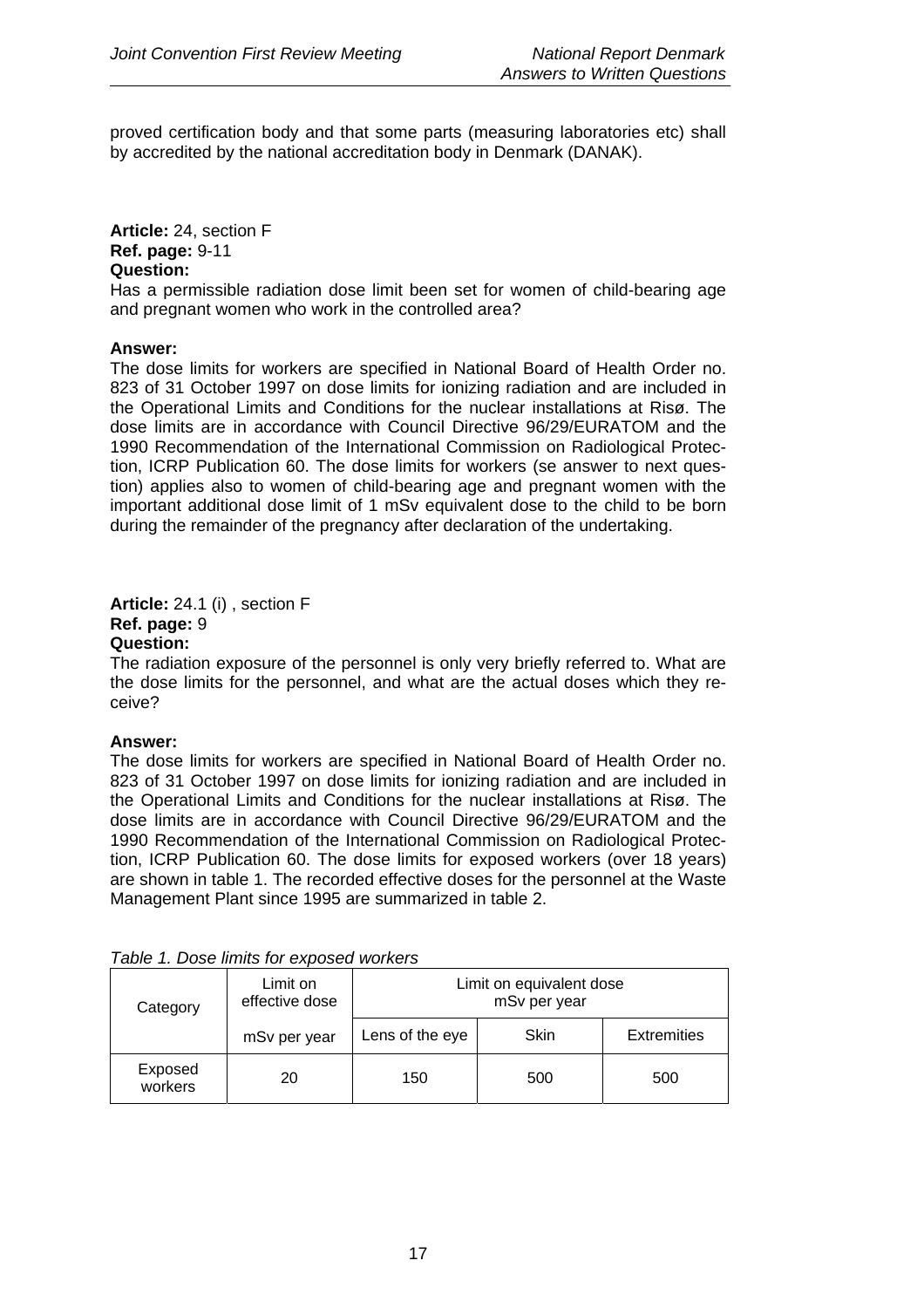| <b>Number</b><br>Year<br>οf<br>persons | Number of persons in interval<br>mSv |       |                |           |                | Collective<br>dose | Mean<br>dose |     |      |     |
|----------------------------------------|--------------------------------------|-------|----------------|-----------|----------------|--------------------|--------------|-----|------|-----|
|                                        |                                      | < 0.1 | $0.1 -$<br>0.5 | $0.5 - 1$ | $1 - 5$        | $5 - 10$           | $10 - 20$    | >20 | mSv  | mSv |
| 1995                                   | 26                                   | 15    | $\overline{2}$ | 1         | 4              | 3                  | 1            |     | 47,0 | 1,8 |
| 1996                                   | 26                                   | 15    | $\overline{2}$ | 1         | 7              | 1                  |              |     | 30,8 | 1,2 |
| 1997                                   | 26                                   | 19    | 3              | 1         | $\overline{2}$ | 1                  |              |     | 12,2 | 0,5 |
| 1998                                   | 25                                   | 16    | 5              | 1         | $\overline{2}$ | 1                  |              |     | 14,8 | 0,6 |
| 1999                                   | 20                                   | 14    | 3              |           | $\overline{2}$ | 1                  |              |     | 12,2 | 0,6 |
| 2000                                   | 33                                   | 27    | 3              | 1         | $\overline{2}$ |                    |              |     | 9,9  | 0,3 |
| 2001                                   | 36                                   | 30    | $\overline{2}$ |           | 3              | 1                  |              |     | 12,8 | 0,4 |
| 2002                                   | 39                                   | 30    | 3              | 1         | 5              |                    |              |     | 12,9 | 0,3 |

*Table 2. Effective doses to personnel including external contractors working at the Waste Management Plant, 1995-2002* 

### **Article:** 25, section F **Ref. page:** 11 **Question:**

Please further clarify and describe the roles and responsibilities for preparing emergency response plans, and the scope, requirements, and standard operating procedures required to be reflected in those plans.

### **Answer:**

The Danish Emergency Management Agency, DEMA (Beredskabsstyrelsen), is responsible for the preparation and execution of emergency response plans. The same general plan and procedure will be used to protect and inform the public in case of other types of large accidents and terrorist events.

In case of a nuclear emergency the International Contact Point will contact the DEMA duty officer. He may also be alerted by other means, e.g. if one of the automatic monitoring stations detects an unexplained increase in the level of radiation.

The DEMA duty officer then decides on the level of response to the triggering events and its development:

- If the accident is not expected to cause contamination of the Danish territory or worry the population, he may just monitor the development of the situation himself.
- If the accident may at a later stage contaminate Danish territory or worry the Danish population, he may call in key staff to assist him.
- If information of the population is necessitated, the preparedness level may be increased to "Information Preparedness", where more staff is called in to monitor the situation and inform the government and the public, including nuclear experts from Risø National Laboratory, The National Institute of Radiation Hygiene, the Danish Meteorological Service, journalists from the national radio and wire services. Two call centres are manned to handle calls from the public. The questions raised by the public are used as one basis for the issuing of press messages.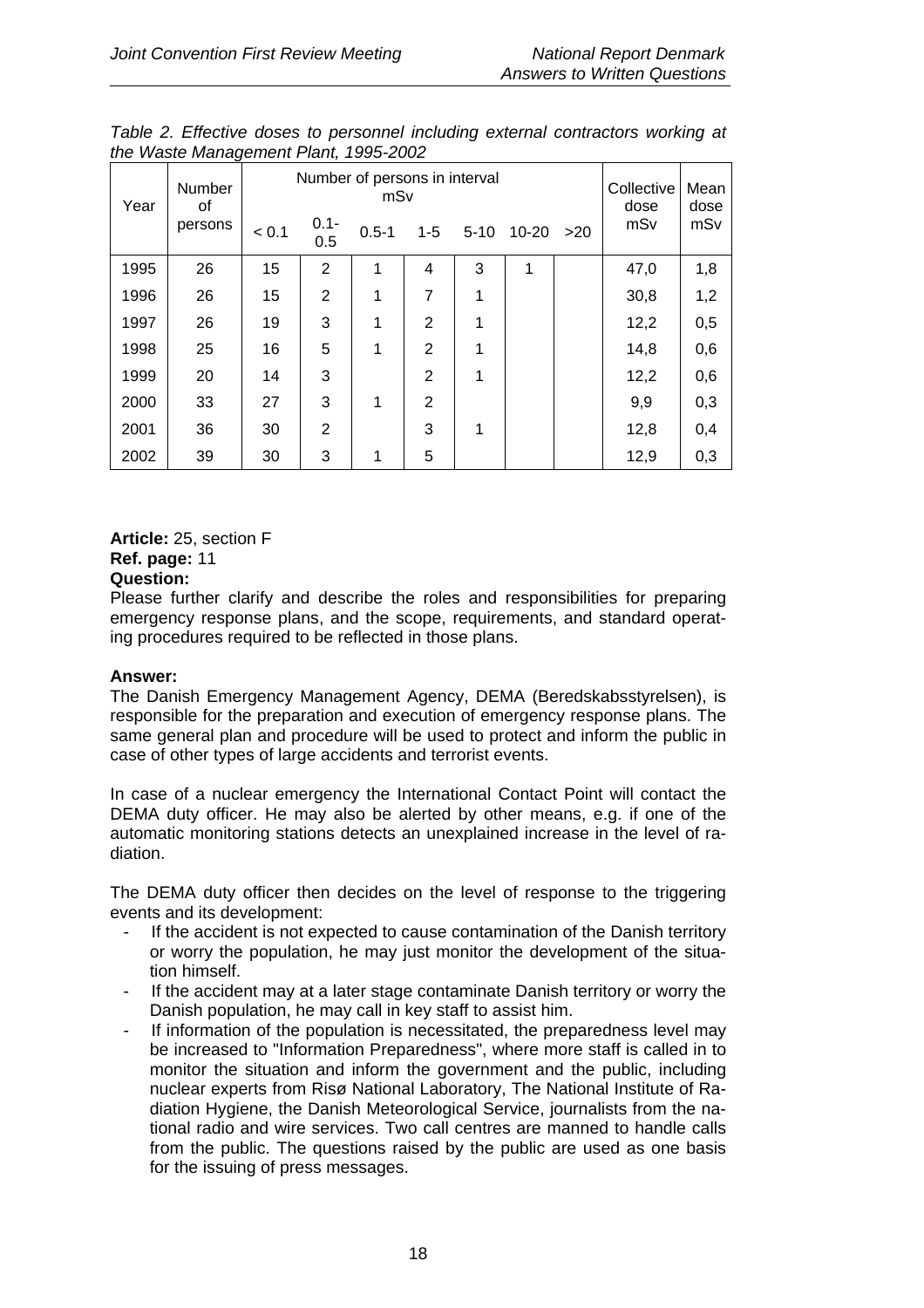- If minor contamination of Danish territory may be expected in the longer term - or if the situation may worsen, the preparedness level is increased further to "Staff preparedness". Further staff is called in to prepare for possible protective measures and measurements, as well as assisting with the abovementioned tasks.
- If contamination of Danish territory is imminent the preparedness level is increased to "Emergency preparedness". Further personel is called in to manage protective measures and handle measurements teams and to increase the staff for other tasks.

Information about the situation is distributed through:

- DEMA press messages,
- the journalists participating in the preparedness,
- the call centres,
- a public Internet server, and
- and a password protected Internet server for official exchange of information

The National Nuclear Emergency Contingency Plan (in Danish) can be seen and downloaded from: http://www.brs.dk/nuc/Plan-Master.pdf. A brochure (in English) about the Danish nuclear emergency preparedness can be seen and downloaded from: http://www.brs.dk/nuc/Pjece%20vedr%20atomberedskab%20- %20engelsk%20udgave.pdf.

**Article:** 25, section F **Ref. page:** 11 **Question:**

Could Denmark provide information on the national emergency organization (involved entities, type and level of responsibility)? What are the envisaged procedures for disclosure of information to the public?

### **Answer:**

The Danish Emergency Management Agency, DEMA (Beredskabsstyrelsen), is responsible for the preparation and execution of emergency response plans. The same general plan and procedure will be used to protect and inform the public in case of other types of large accidents and terrorist events.

In case of a nuclear emergency the International Contact Point will contact the DEMA duty officer. He may also be alerted by other means, e.g. if one of the automatic monitoring stations detects an unexplained increase in the level of radiation.

The DEMA duty officer then decides on the level of response to the triggering events and its development:

- If the accident is not expected to cause contamination of the Danish territory or worry the population, he may just monitor the development of the situation himself.
- If the accident may at a later stage contaminate Danish territory or worry the Danish population, he may call in key staff to assist him.
- If information of the population is necessitated, the preparedness level may be increased to "Information Preparedness", where more staff is called in to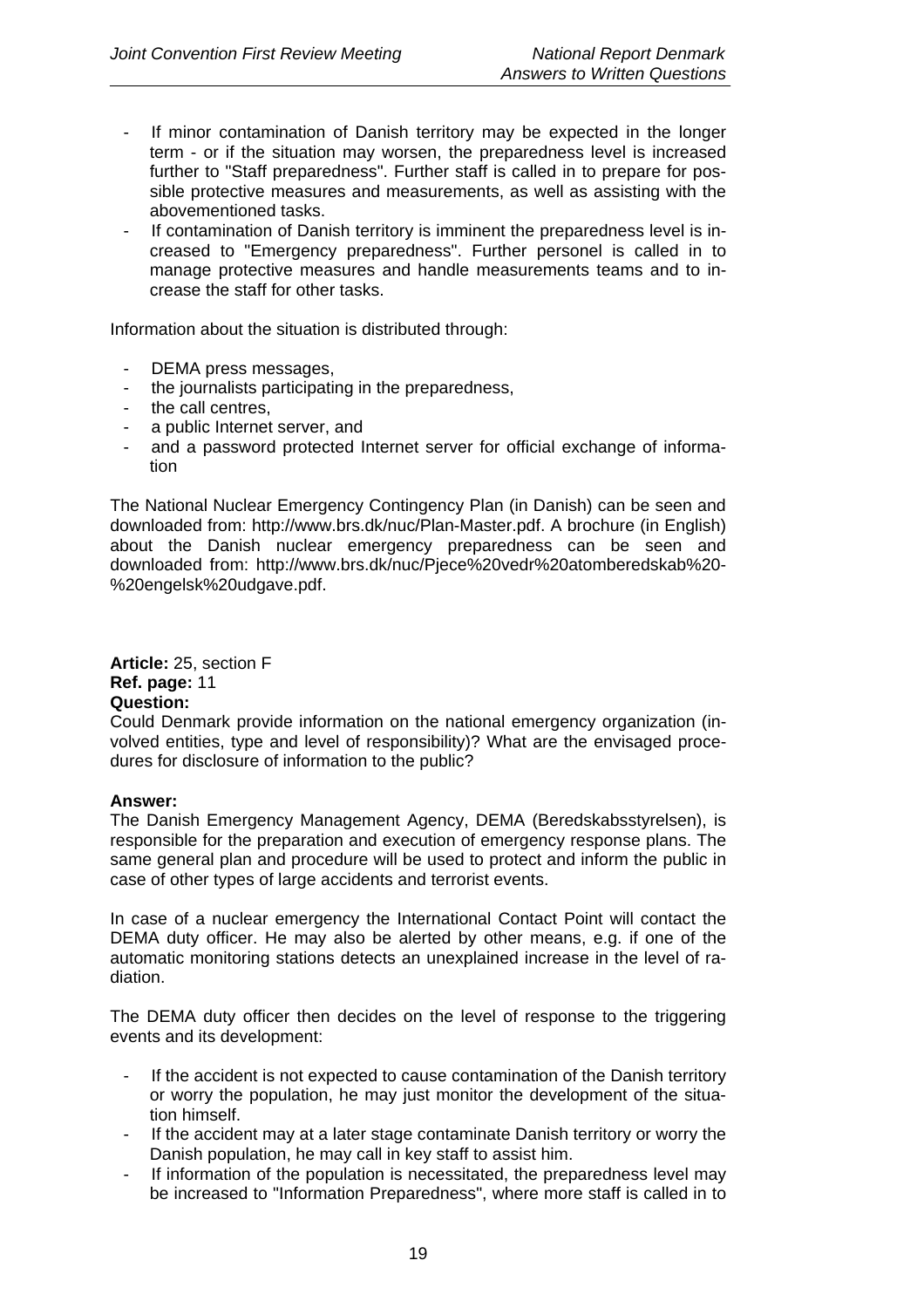monitor the situation and inform the government and the public, including nuclear experts from Risø National Laboratory, the national Institute of Radiation Hygiene, the Danish Meteorological Service, journalists from the national radio and wire services. Two call centres are manned to handle calls from the public. The questions raised by the public are used as one basis for the issuing of press messages.

- If minor contamination of Danish territory may be expected in the longer term - or if the situation may worsen, the preparedness level is increased further to "Staff preparedness". Further staff is called in to prepare for possible protective measures and measurements, as well as assisting with the abovementioned tasks.
- If contamination of Danish territory is imminent the preparedness level is increased to "Emergency preparedness". Further personel is called in to manage protective measures and handle measurements teams and to increase the staff for other tasks.

Information about the situation is distributed through:

- DEMA press messages,
- the journalists participating in the preparedness,
- the call centres,
- a public Internet server, and
- and a password protected Internet server for official exchange of information

The National Nuclear Emergency Contingency Plan (in Danish) can be seen and downloaded from: http://www.brs.dk/nuc/Plan-Master.pdf. A brochure (in English) about the Danish nuclear emergency preparedness can be seen and downloaded from: http://www.brs.dk/nuc/Pjece%20vedr%20atomberedskab%20- %20engelsk%20udgave.pdf.

**Article:** 25, section F **Ref. page:** 12 **Question:** 

Could Denmark provide information the content of the on-site and the off-site emergency plans for the Risø facility, (considered accidents triggering criteria and the emergency zones)?

### **Answer:**

As all research reactors at the Risø National Laboratory are defuelled, no reactor accidents as such may happen any longer. Most fuel has been removed from the site, an the amounts left are in protected locations.

The licence holders at Risø has the responsibility to maintain an internal emergency preparedness system at the Risø site to ensure that knowledgeable people are always available to handle accidents involving radiation and radioactive materials. A health physicist with extensive knowledge of the nuclear facilities is available at short notice during working hours and with maximum 45 minutes delay outside this period. Health physicist assistants well versed in activity measurements and estimation of radiation risks participates in the 24-hour duty maintained at the DR 3.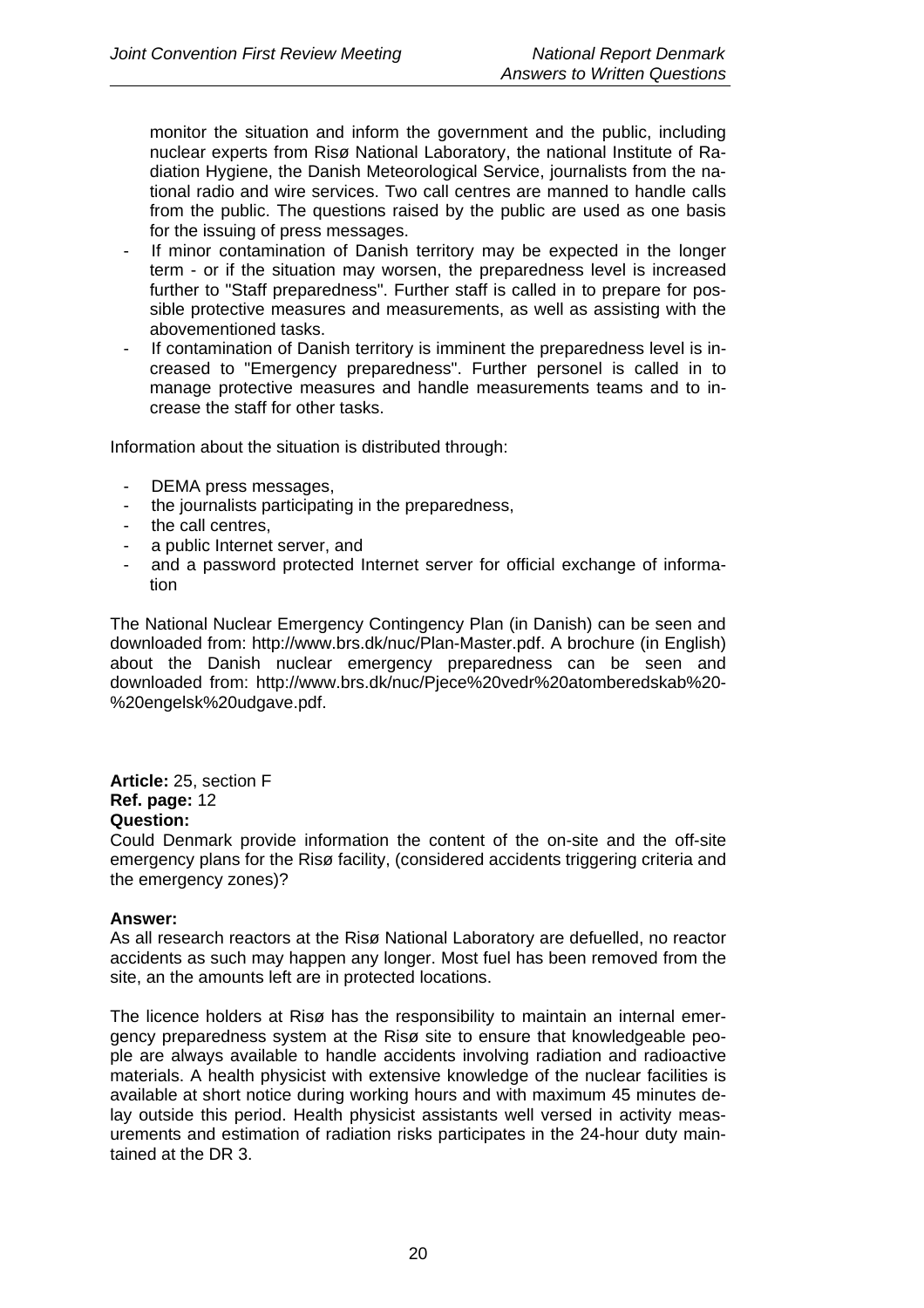Additional technical assistance will also be available on short notice. In case of larger accidents an internal control centre will be manned by technicians, management staff and communication specialists.

Equipment and technical facilities for radiation measurements and contamination control are available. Evacuation plans are maintained where needed. The road system is well developed and with high capacity. Alarms are given by sirens and an internal system of loudspeakers. Separate telephone lines ensure communication to the police and fire brigade at Roskilde. In addition there are mobile telephones and a local radio system covering up to 35 km.

The Danish Emergency Preparedness System for Nuclear Accidents under the responsibility of the Ministry for Interior and Health will be activated in any event at the Risø site requiring offsite responses including information to the public.

The operative organisation is based primarily on the Nuclear Office and the National Rescue Corps under the Danish Emergency Management Agency. The police, the armed forces, and a number of governmental authorities and institutes participate in the performance of the emergency tasks. Among these the National Board of Health with the National Institute on Radiation Hygiene, the Technical University of Denmark, the Danish Meteorological Institute, and the National Food Agency should be mentioned. They all contribute within their fields of responsibility with professional information, assessments and advice, and participate in the dissemination of information.

A service with a nuclear emergency officer from the Danish Emergency Management Agency on duty 24 hours a day is maintained. He is authorised to decide on the activation of the emergency response system. Even if it is considered unlikely that an event could cause radioactive contamination in Denmark, it may be decided to activate those functions that are needed in order to procure and assess information and to inform other authorities and the general public.

The only essential accident at the Risø that might cause radioactive spread of activity is a fire in one of the two storage facilities for low- and medium level waste, where a massive fire might cause release of activity. A prerequisite for a massive fire would be the presence of large amounts of combustible material. As the facilities are kept free from such materials to the extent possible, this would require military ordnance or a plane crash directly into the facility.

Possible radiological consequences from reference accidents during decommissioning of the nuclear facilities at Risø, including the storage of radioactive waste at the Waste Management Plant, have been evaluated and are presented in the report given the general data as called for under the Article 37 of the Euratom Treaty: Decommissioning of the Nuclear Facilities at Risø National Laboratory, Denmark, National Board of Health, National Institute of Radiation hygiene, 2003. The report (in English) can be seen and downloaded from: http://www.sst.dk- /upload/artikel\_37\_rapport\_sis\_lowres\_001.pdf.

The reference accident for the storage of radioactive waste at Risø assumes a crash of an aeroplane into the storage facility for low-active waste. In the explosion and fire following the crash 1  $%$  of the activity content in the drums is assumed to escape to the atmosphere, i.e. 10 GBq of <sup>60</sup>Co, 30 GBq of <sup>90</sup>Sr, 50 GBq of 137Cs and 0,1 GBq of actinides. This accident can also be considered as representative for the storage facility 'Centralvejslageret' for waste requiring special shielding where the waste units are much better physically protected so that the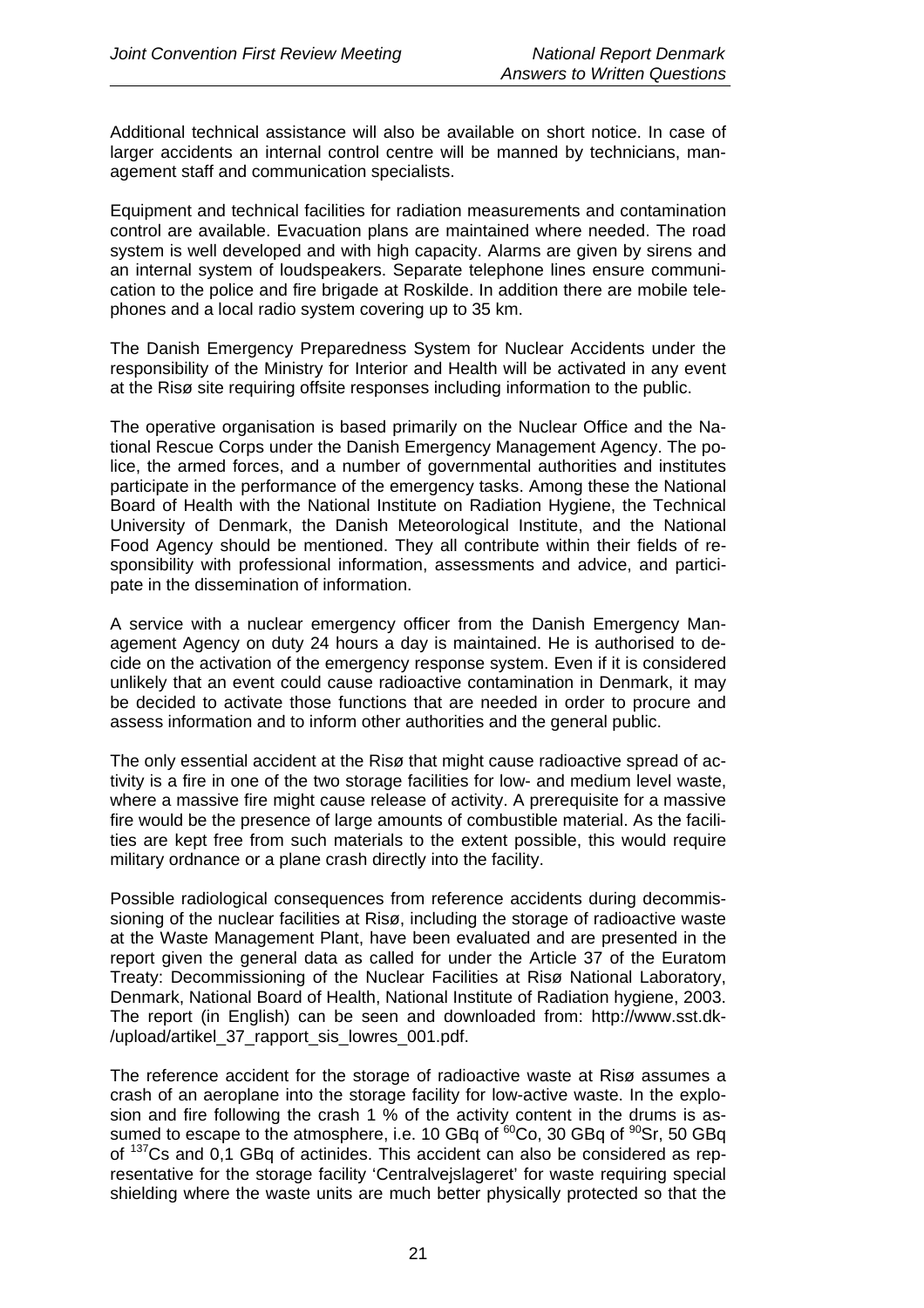probability for significant releases from the relatively large activity inventory is very low. The planned new storage facility for decommissioning waste will contain the activity from the demolished nuclear installations. Also in this case there will be a certain risk for spread of activity in connection with a air plane accident. However, the waste will be contained in strong concrete containers and large releases, even under fire conditions is not likely. Possible releases should be amply covered by the above-assumed releases during demolition of the facilities.

Individual doses to critical groups in Denmark and Sweden from the reference accident releases to the atmosphere are shown in table 1. The doses are the sum of inhalation doses and ingestion doses from major foodstuff consumption, assuming that 10 % of the annual foodstuff consumption is contaminated to the calculated levels. Furthermore, it has been assumed in the calculations that the transfer factors and food habits in Denmark and in Sweden are similar. The ingestion doses are those accumulated by the critical groups from all future consumption of foodstuffs produced in areas with an initial surface contamination equal to the surface contamination immediately after the accident.

*Table 1. Individual doses to members of critical groups close to Risø and in Sweden from atmospheric releases from the reference accident for the Waste Management Plant.*

| Reference accident     |                    | Doses in Denmark<br>(µSv) | Doses in Sweden<br>$(\mu Sv)$ |                     |  |
|------------------------|--------------------|---------------------------|-------------------------------|---------------------|--|
|                        | Children           | Adults                    | Children                      | <b>Adults</b>       |  |
| Waste Management Plant | $4.1 \cdot 10^{1}$ | $3.4 \cdot 10^{1}$        | $6.6 \cdot 10^{-2}$           | $5.4 \cdot 10^{-2}$ |  |

There is no evacuation zone defined around the Risø National Laboratory as such, but in case of increased radiation levels, the neighbouring communities are alerted by sirens to seek shelter.

### **Article:** 25, section G **Ref. page:** 12 **Question:**

Which Danish team of experts will be called on to make an assessment of the radiological situation in the event of an emergency in a neighbouring country? How will the public be informed?

### **Answer:**

The Danish Emergency Management Agency, DEMA (Beredskabsstyrelsen), is responsible for the preparation and execution of emergency response plans. The same general plan and procedure will be used to protect and inform the public in case of other types of large accidents and terrorist events.

In case of a nuclear emergency the International Contact Point will contact the DEMA duty officer. He may also be alerted by other means, e.g. if one of the automatic monitoring stations detects an unexplained increase in the level of radiation.

The DEMA duty officer then decides on the level of response to the triggering events and its development: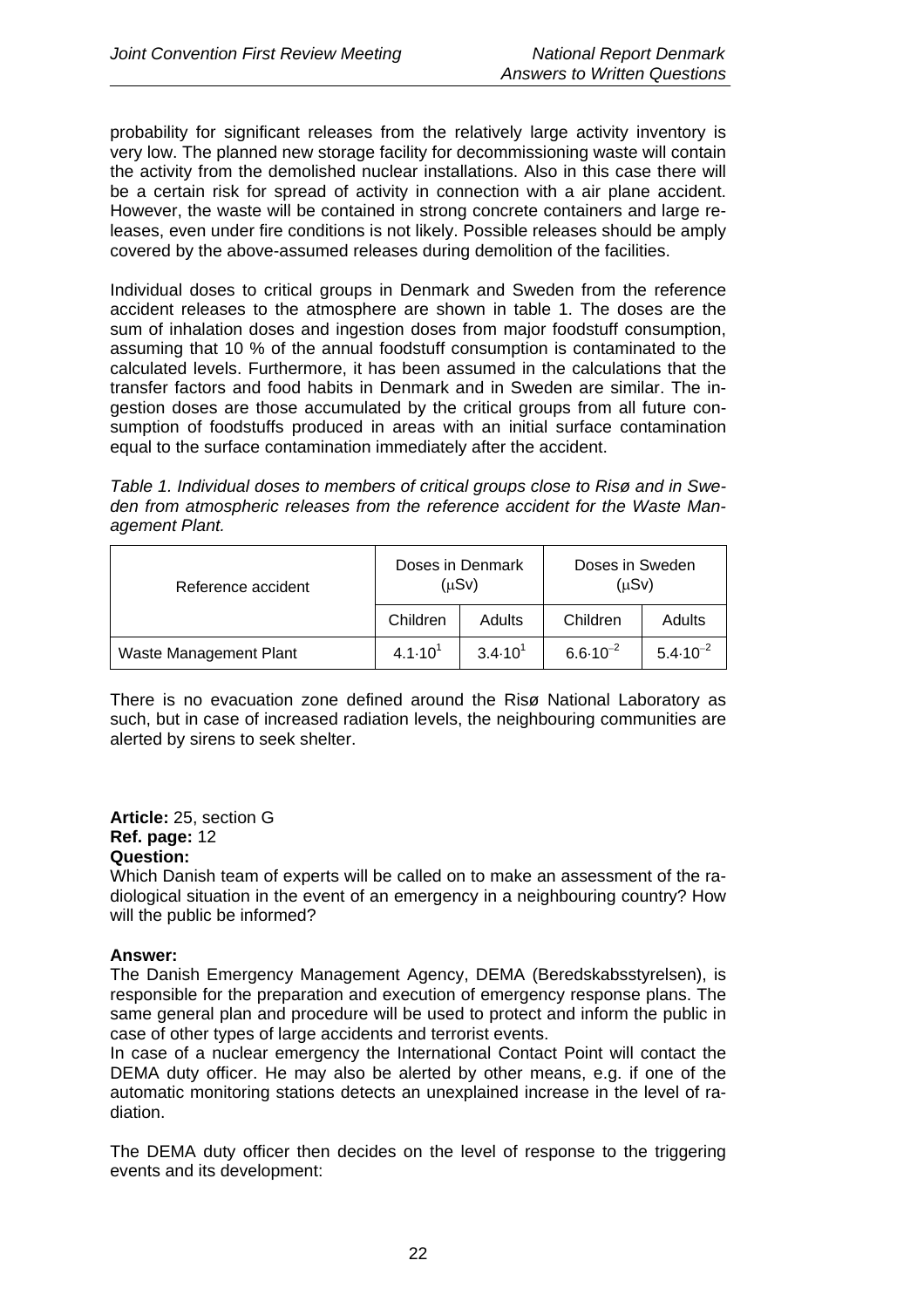- If the accident is not expected to cause contamination of the Danish territory or worry the population, he may just monitor the development of the situation himself.
- If the accident may at a later stage contaminate Danish territory or worry the Danish population, he may call in key staff to assist him.
- If information of the population is necessitated, the preparedness level may be increased to "Information Preparedness", where more staff is called in to monitor the situation and inform the government and the public, including nuclear experts from Risø National Laboratory, the National Institute of Radiation Hygiene, the Danish Meteorological Service, journalists from the national radio and wire services. Two call centres are manned to handle calls from the public. The questions raised by the public are used as one basis for the issuing of press messages.
- If minor contamination of Danish territory may be expected in the longer term - or if the situation may worsen, the preparedness level is increased further to "Staff preparedness". Further staff is called in to prepare for possible protective measures and measurements, as well as assisting with the abovementioned tasks.
- If contamination of Danish territory is imminent the preparedness level is increased to "Emergency preparedness". Further personel is called in to manage protective measures and handle measurements teams and to increase the staff for other tasks.

Information about the situation is distributed through:

- DEMA press messages,
- the journalists participating in the preparedness,
- the call centres.
- a public Internet server, and
- and a password protected Internet server for official exchange of information

The National Nuclear Emergency Contingency Plan (in Danish) can be seen and downloaded from: http://www.brs.dk/nuc/Plan-Master.pdf. A brochure (in English) about the Danish nuclear emergency preparedness can be seen and downloaded from: http://www.brs.dk/nuc/Pjece%20vedr%20atomberedskab%20- %20engelsk%20udgave.pdf.

**Article:** 26, section F **Ref. page:** 12 **Question:**

Please summarize the general decommissioning approach agreed upon by the Danish Parliament and the related regulatory infrastructure.

### **Answer:**

The general decommissioning approach agreed to by the Danish Parliament includes an agreement on the total costs of the decommissioning of all nuclear facilities at Risø as soon as possible within a time frame of 20 years. The Parliament has also agreed on the establishment of a new independent state company 'Danish Decommissioning' under the Ministry of Science, Technology and Innovation being responsible for the fulfilment of the decommissioning in compliance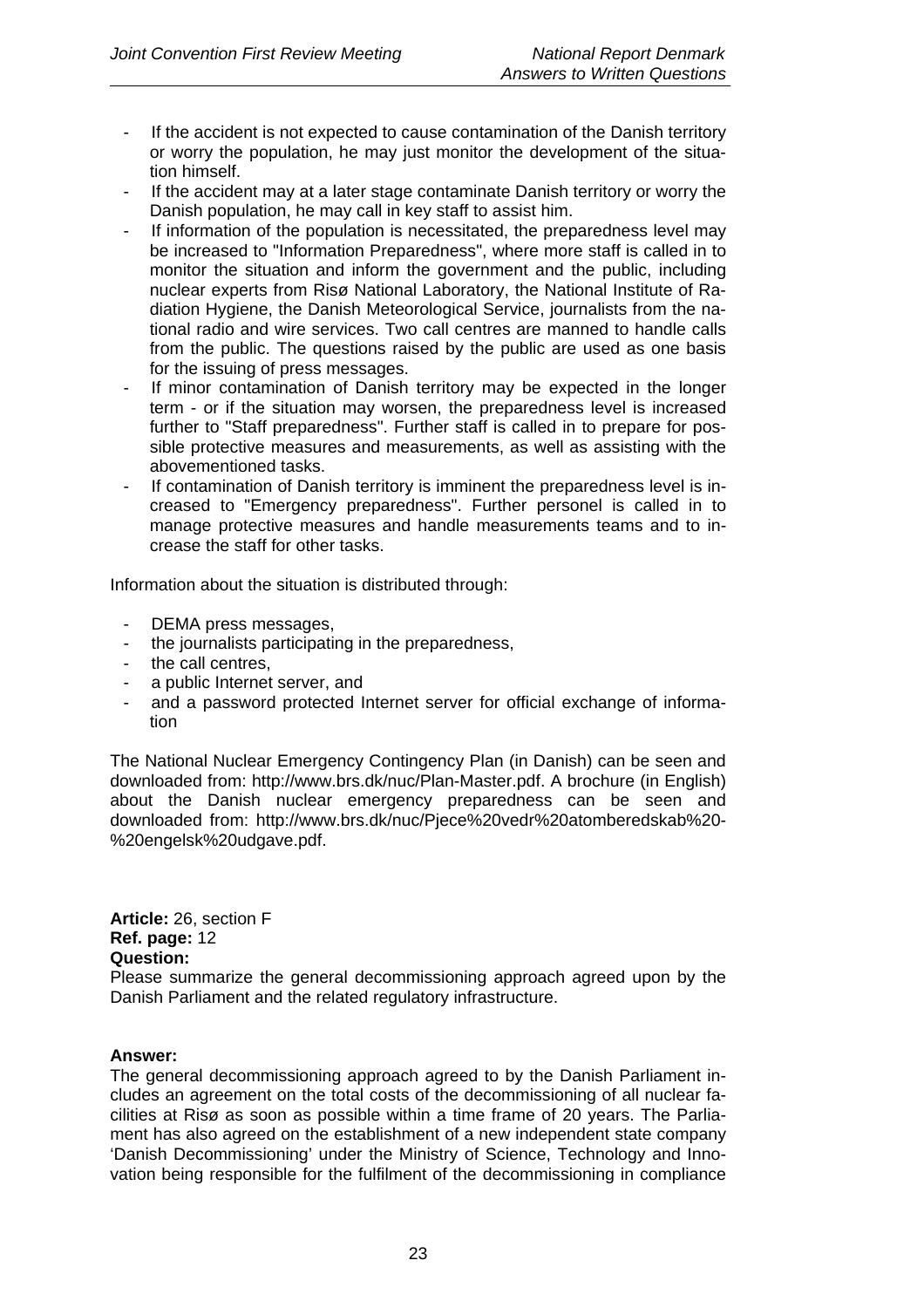with the Operational Limits and Conditions set up by the Nuclear Regulatory Authorities.

**Article:** 26, section F **Ref. page:** 12 **Question:**

The section on decommissioning makes reference to Section F of the report which only deals with nuclear installations after final shutdown or in the process of decommissioning, so the topics outlined in Art. 26 i – iii need not be repeated here. However, record keeping for decommissioning has not been addressed. How is it ensured that appropriate records are kept for decommissioning?

### **Answer:**

Existing construction and operational records are maintained as separate collections of appropriately compiled documentation for each nuclear installation under decommissioning.

**Article:** 27, section I **Ref. page:** 15 **Question:** 

How is planned to implement the requirement established in the point 1. i) of this article in relation with the prior consent of the State of destination of a transboundary movement, taking into account that Directive 92/3/EURATOM does not consider this requirement for non-EU countries.

### **Answer:**

Although it has not been mentioned separately in the Danish legislation implementing Council Directive 92/3/EURATOM the National Institute of Radiation Hygiene will require/ensure prior consent of a non-EU State of destination as well as required from EU-countries if the National Institute of Radiation Hygiene should ever receive an application for a transboundary movement of radioactive waste from Denmark as the country of origin to a non-EU country as the State of destination.

As stated in Section I in the National Report the National Institute of Radiation Hygiene has until now never received an application and consequently never issued any license for a transboundary movement of radioactive waste with Denmark as the State of origin or with Denmark as the State of destination.

**Article:** 27.3, section I **Ref. page: Question:**

Considering the importance of international cooperation in RAW management through bilateral and multilateral mechanisms, as stated in the Convention Preamble ix), which legislative restrictions, if any, govern the acceptance of foreign RAW for processing and/or storage ?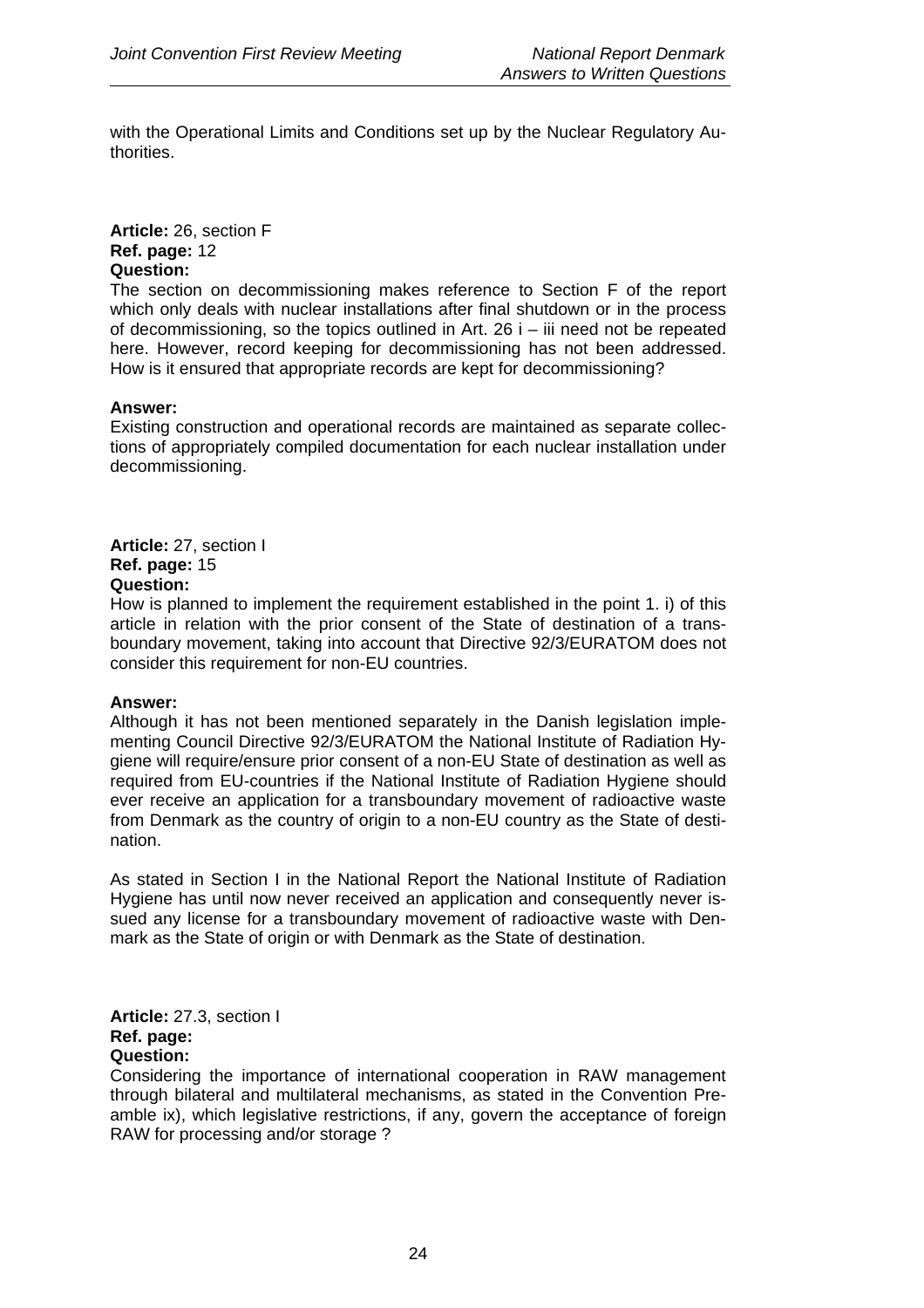At present there are no specific restrictions in the Danish legislation on the acceptance of foreign radioactive waste for processing and/or storage. However, as for all other radioactive materials the import into Denmark of such waste requires a licence from the Nuclear Regulatory Authorities (National Institute of Radiation Hygiene). Before a specific license will be issued it should be assessed and assured that the importation of the radioactive waste in question, among others, is in accordance with the overall Danish radioactive waste management policy.

**Article:** 28, section J **Ref. page:** 15-16 **Question:**  Do you have information about orphan sources in your country?

### **Answer:**

According to the Radioactive Materials Act (1953) production, importation, possessing etc. of radioactive materials are subject to prior authorisation by the National Institute of Radiation Hygiene under the National Board of Health. The National Institute of Radiation Hygiene is maintaining a database including all authorisations with detailed information on the sources registered.

In the ongoing process of updating the database the National Institute of Radiation hygiene do become aware of sources out of control, primarily because of companies that has gone out of business, lack of historical knowledge on some of the sources etc.

The National Institute of Radiation hygiene succeeds in finding and identifying most of theses sources. By October 2003 there is still no information on 11 gauges with radioactive sources with a level of activity exceeding the exemption levels listed in the Council Directive 96/29/EURATOM. These orphan sources include Co-60 with a maximum activity of 18,5 MBq, Cs-137 with a maximum activity of 370 MBq and Am-241 with a maximum activity of 1850 MBq.

**Article:** 28, section J **Ref. page:** 15-16 **Question:** 

Are there any radiation monitors for example at points of entry into or out of the Country to detect orphan sources?

### **Answer:**

There are no stationary equipments with radiation monitors at points of entry into or out of Denmark to detect orphan sources. However, the National Institute of Radiation Hygiene can in cooperation with the Danish Emergency Management Agency decide to make campaigns at points of entry in and out of Denmark using one or two specially equipped vehicles with very sensitive measuring system for gamma and neutron sources.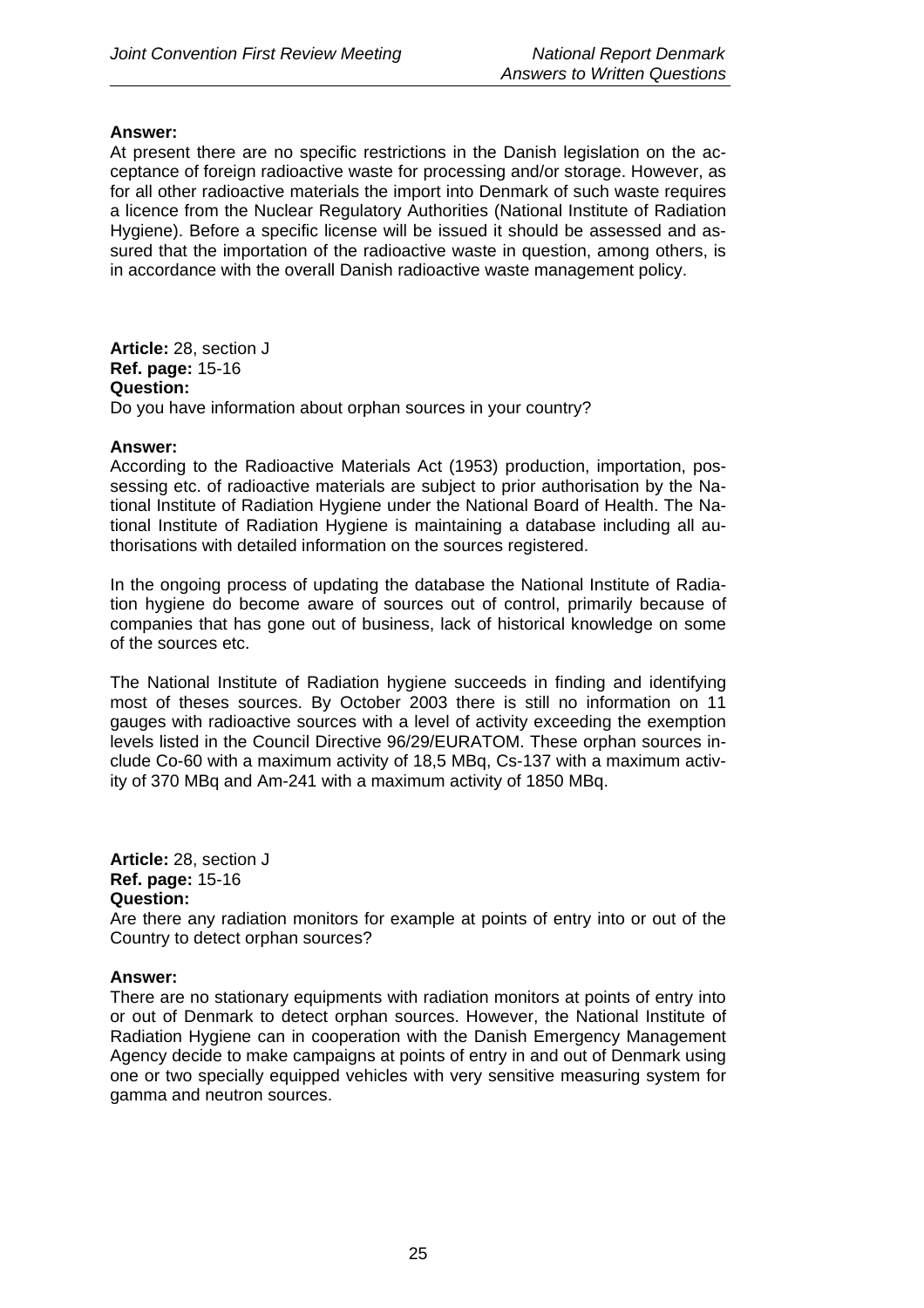**Article:** 28, section J **Ref. page:** 15-16 **Question:** 

Do you have control monitors to detect orphan sources before they may reach a foundry and be melted?

### **Answer:**

At the two largest foundries in Denmark there are installed stationary control monitors in order to detect orphan sources before they may reach the foundry and be melted. At several smaller recycling industries in Denmark they regularly use handheld control monitors in order to detect orphan sources. Investments in control monitors in the recycling industry is voluntary, there are at present no requirements in Danish legislation regarding control monitors in the recycling industry. However, the National Institute of Radiation Hygiene has in 2002 published and widely distributed guidance on radioactive materials in scrap. The guidance is well illustrated with photos of all kinds of sealed sources and contains specific recommendations to perform appropriate monitoring for orphans sources and to include issues of monitoring for orphans sources and responsibilities in relevant contracts between commercial partners. The guidance (in Danish) can be seen and downloaded from http://www.sst.dk/faglige\_omr/SIS/Radioaktivitet/Vejledning\_radioaktivitet/Vejl\_skrot\_stor.pdf.

**Article:** 28, section J **Ref. page:** 16 **Question:**

What financial sureties are requested for disused sealed sources? When a disused sealed source is sent to Waste Management Plant at Risø and when returned to the manufacturer? When the source is sent to the Waste Management Plant at Risø, is the ownership transferred to Risø? does the owner has to pay a fee?

### **Answer:**

At present license holders are not required to provide financial assurance for disused sealed sources and there is no financial assurance required prior to receipt or use of sealed source.

It is to be expected that a new EU Directive on the control of high activity sealed sources and orphan sources will enter into force by the end of the year 2003. EU Member States shall then bring into force the laws, regulations and administrative provisions necessary to comply with this Directive within a time frame of 2 years at latest. Article 3, 2. in this Directive states:

*Member States shall then ensure that before issuing authorisation adequate provision, by way of financial security or any other equivalent means appropriate to the source in question, have been made for the safe management of sources when they become disused sources, including the case where the holder becomes insolvent or goes out of business.* 

Denmark is for this purpose planning a fee system with financial security not only for the high activity sealed sources defined by this Directive but for all practices involving sealed radioactive sources.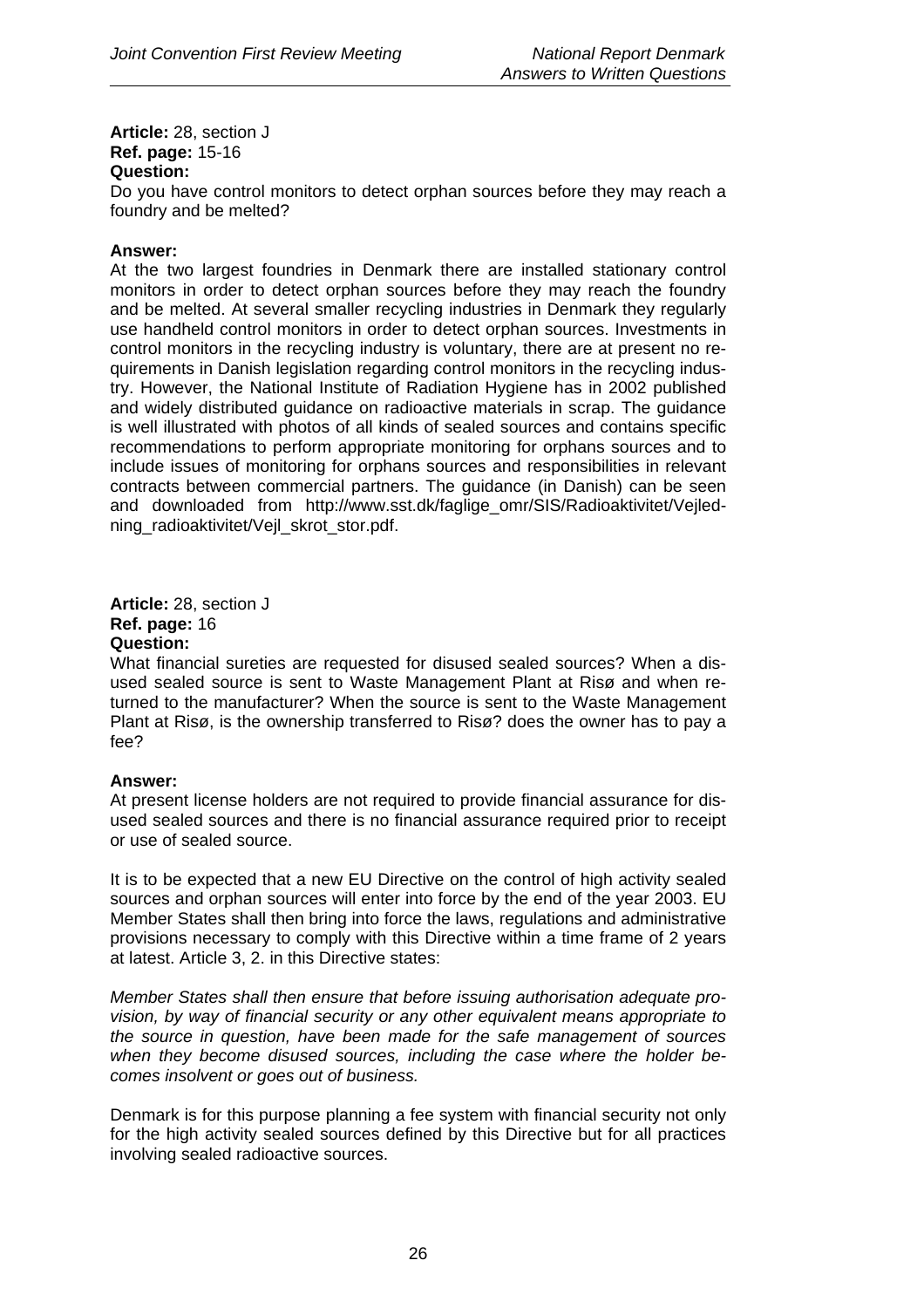When sources are sent to the Waste management Plant at Risø, it is the obligation of Risø according to Operational Limits and Conditions given by the Nuclear Regulatory Authorities to store these sources in a secure and safe way until a disposal facility for low and medium level waste is established in Denmark.

**Article:** 28, section J **Ref. page:** 7, 8, 13,15,16 **Question:**

Is there any system of registration of disused sealed sources and what types of sources are registered ? If there is no registration system available, what are the future plans?

### **Answer:**

The National Institute of Radiation Hygiene does maintain a database including all authorisations with detailed information on the sources registered. The database also includes information regarding transfer of sources either to another licence holder or to the Waste Management Plant at Risø.

**Article:** 32, section J **Ref. page:** 1 **Question:**

Section B indicates the Danish Parliament agreed to start the work to establish a basis for decisions on a disposal facility for low and medium level waste. What progress has been made? According to the report Denmark is proceeding with decommissioning of research reactors, hot cells, and fuel fabrication to "green field" per Section D of the report. Denmark currently has no repositories for radioactive waste, but has 1100  $m^3$  of conditioned LILW-SL and an inventory of unconditioned LILW-LL waste (including some mill tailings and ore) in storage. What is Denmark's strategy for management of the radioactive waste from decommissioning until decisions regarding disposal are made? How is the schedule for waste management integrated into the decommissioning schedule?

### **Answer:**

As mentioned in the National Report the Danish Parliament has in March 2003 agreed to start the work to establish a basis for decisions on a Danish disposal facility for low and medium level waste. This work will start with an assessment of the need for a revision of the legal basis including the question of an open and transparent decision process. The initial work should also propose fundamental principles and requirements for a disposal facility in accordance with national and international obligations and recommendations. The kick-off of this work is under planning by the Ministry of Interior and Health and the National Institute of Radiation Hygiene and is foreseen to begin late in 2003.

The strategy for management of the radioactive waste from the decommissioning of the nuclear facilities at Risø until decisions regarding disposal are made is to store the waste at Risø in new designed and approved concrete containers in a new storage hall.

As a basis for decisions on a Danish disposal facility for low and medium level waste is not in place yet, it is too early to integrate a schedule for waste management into the decommissioning schedule. One important consideration for the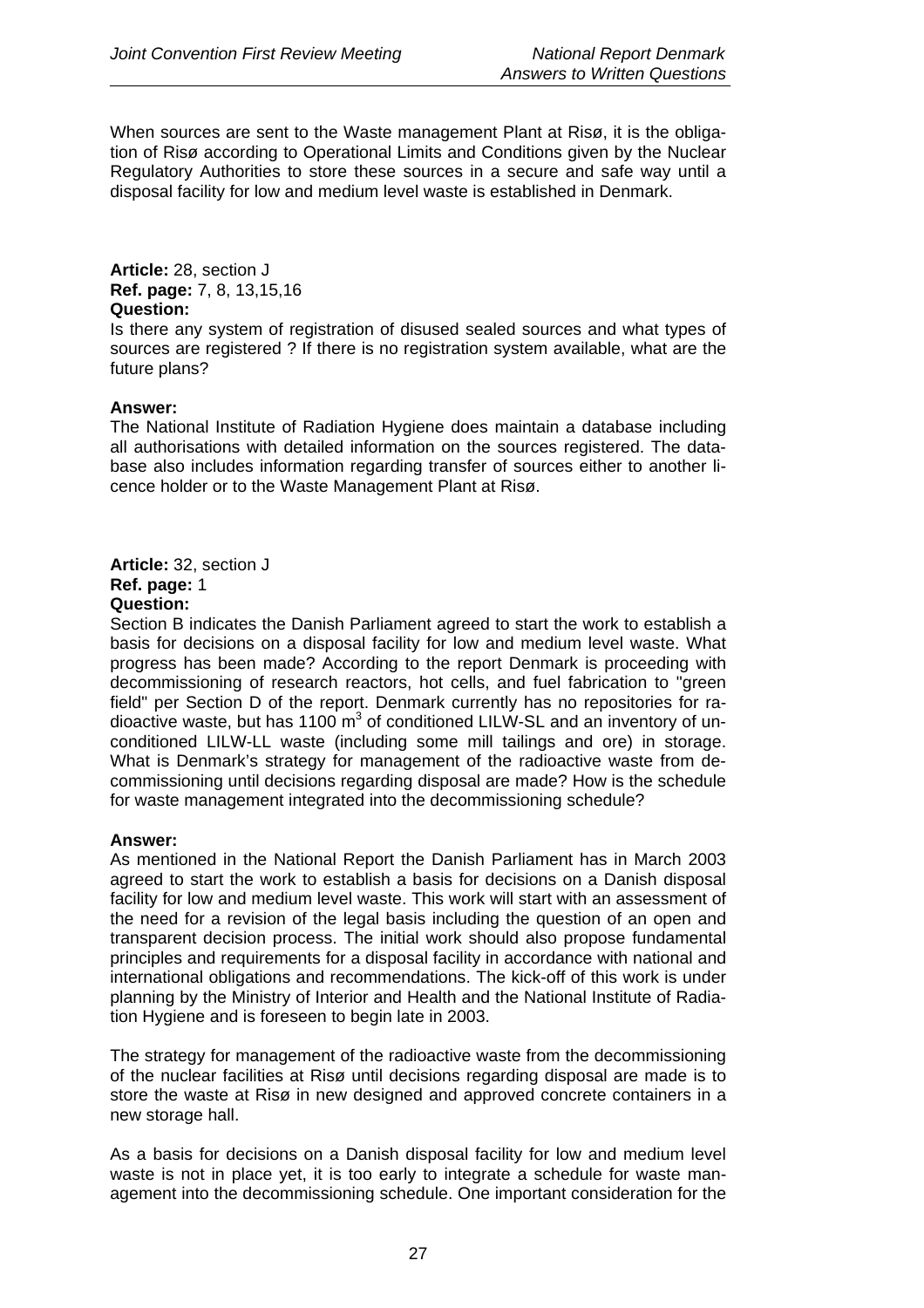decision to decommissioning all nuclear facilities at Risø as soon as possible within a time frame of 20 years has been to start the decommissioning while staff with experience from the operation of the research reactors still are present. It should be emphasized that the decommissioning project at Risø will be the only project of this kind to be conducted in Denmark.

**Article:** 32, section D **Ref. page:** 2 **Question:**

The report states that spent fuel is stored in a radioactive waste storage facility. Does this mean that spent fuel storage is governed only by requirements for radioactive waste and safety aspects (subcriticality) relative to fissile isotopes are not incorporated?

### **Answer:**

The core-solution from DR 1 is stored in a special storage room for fissile materials in the DR 3 building complex. The 15,8 litres of spent fuel solution are stored under criticality- and otherwise safe conditions in four separate cylindrical stainless steel containers each placed inside a cylindrical locked steel container with appropriate radiation lead shielding. The containers are under IAEAsafeguards control and under appropriate security.

The experimentally produced and irradiated spent fuel from post irradiation investigations are stored in the waste storage facility called 'Centralvejslageret'. The 233 kg of spent fuel are stored in welded cylindrical stainless steel tubes kept in criticality-safe configurations inside 30 litres stainless steel containers placed in holes in an underground concrete storage block providing the necessary shielding. The facility is under IAEA-safeguards control and provided with appropriate security features.

The storage of the spent fuel is covered by and the Operational Limits and Conditions issued by the Nuclear Regulatory Authorities, which contains specific requirements for the safe management of fissile materials.

**Article:** 32, section D **Ref. page:** 2 **Question:** Could Denmark provide information on the rules of clearance for radioactive waste?

### **Answer:**

Clearance of radioactive materials from the regulatory system is regulated in the Ministry of the Interior and Health Order no. 192 of 2 April 2002 on exemptions from Act on use etc. of radioactive materials. According to this Order clearance of radioactive materials is subject to prior authorisation from the National Institute of Radiation Hygiene under the National Board of Health.

There are no general clearance levels established in Denmark for artificially produced radionuclides.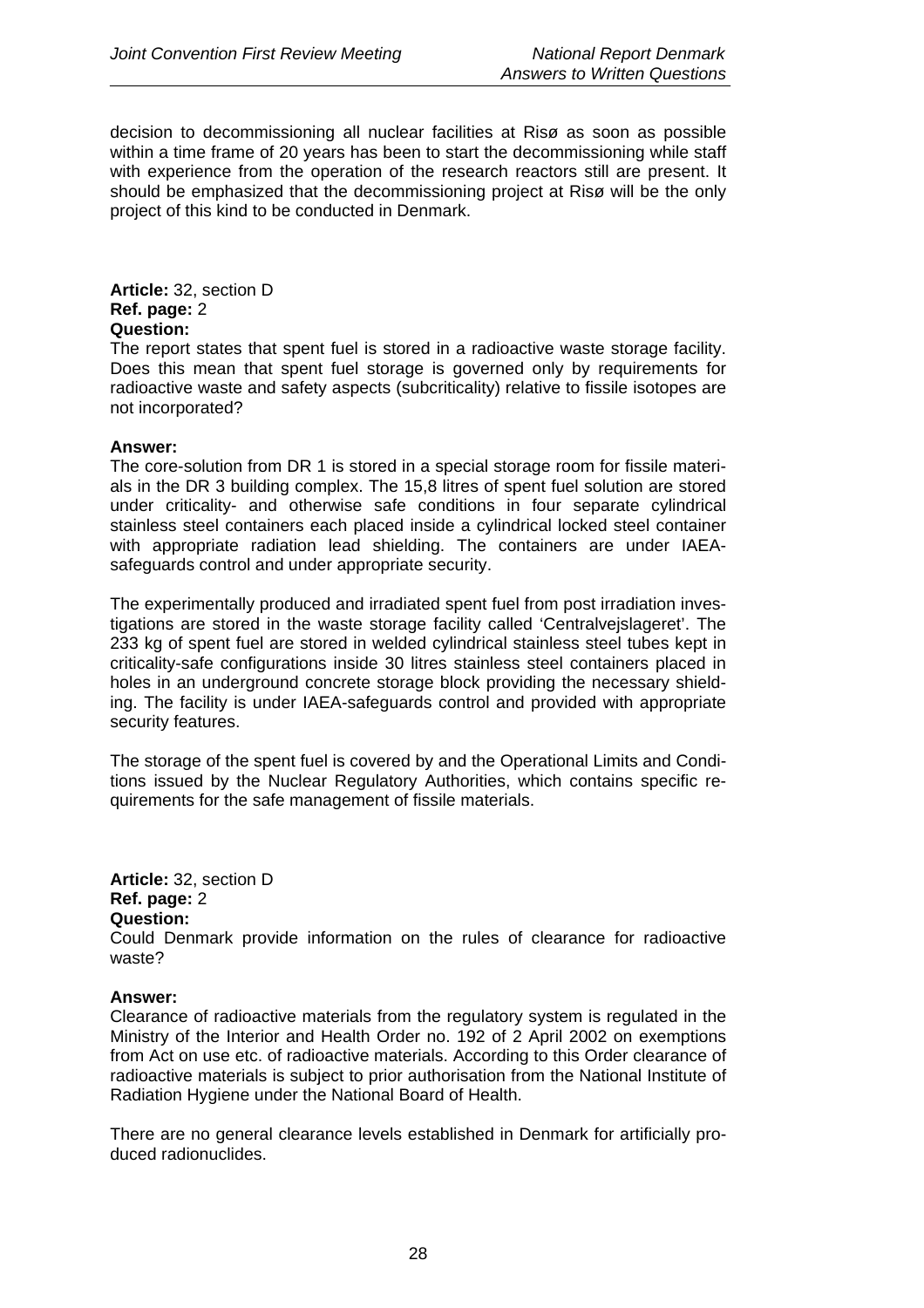Radioactive substances or materials containing radioactive substances may be cleared from their regulatory control due to their radioactivity, when special radiation protection requirements regarding activity levels etc. are fulfilled as described in Annex C in the National Report The following dose criteria for materials containing man-made radionuclides are given in Annex C:

- c) The effective dose expected to be incurred by any member of the public due to the cleared material is of the order of 0,01 mSv or less per year, and
- d) Either the collective committed effective dose per year due to the clearance is of the order of 1 manSv or less or an assessment of the optimisation of protection shows that clearance is the optimum solution.

Cleared materials can be treated and handled as non-active materials. Clearance can include disposal as non-active materials, recycling and reuse of the materials in question.

### **Article:** 32, section D **Ref. page:** 13 **Question:**

Denmark has 15,8 litres of spent fuel solution from research reactor DR1 and 233 kg of experimentally produced and irradiated spent fuel from post irradiation investigations in safe storage, per Section D of the report. What storage conditions and operations demonstrate the safety of the DR-1 and experimental spent fuel? When is a decision expected on the final disposition of this spent fuel as indicated in Section G? What options under consideration at present?

### **Answer:**

The 15,8 litres of spent fuel solution from research reactor DR1 are stored under criticality- and otherwise safe conditions in four separate cylindrical stainless steel containers each placed inside a cylindrical locked steel container with appropriate radiation lead shielding. The containers are under IAEA-safeguards control and under appropriate security.

The 233 kg of experimentally produced and irradiated spent fuel from post irradiation investigations are stored in welded cylindrical stainless steel tubes kept in criticality-safe configurations inside 30 litres stainless steel containers placed in holes in an underground concrete storage block providing the necessary shielding. The facility is under IAEA-safeguards control and provided with appropriate security features.

Various options for exportation of the 233 kg irradiated experimental fuel and the core-solution from DR 1 have been or are still under consideration. No indications for a time schedule are available. Long-term storage awaiting possible future regional or bilateral solutions for such very small amount of wastes is not a technical problem.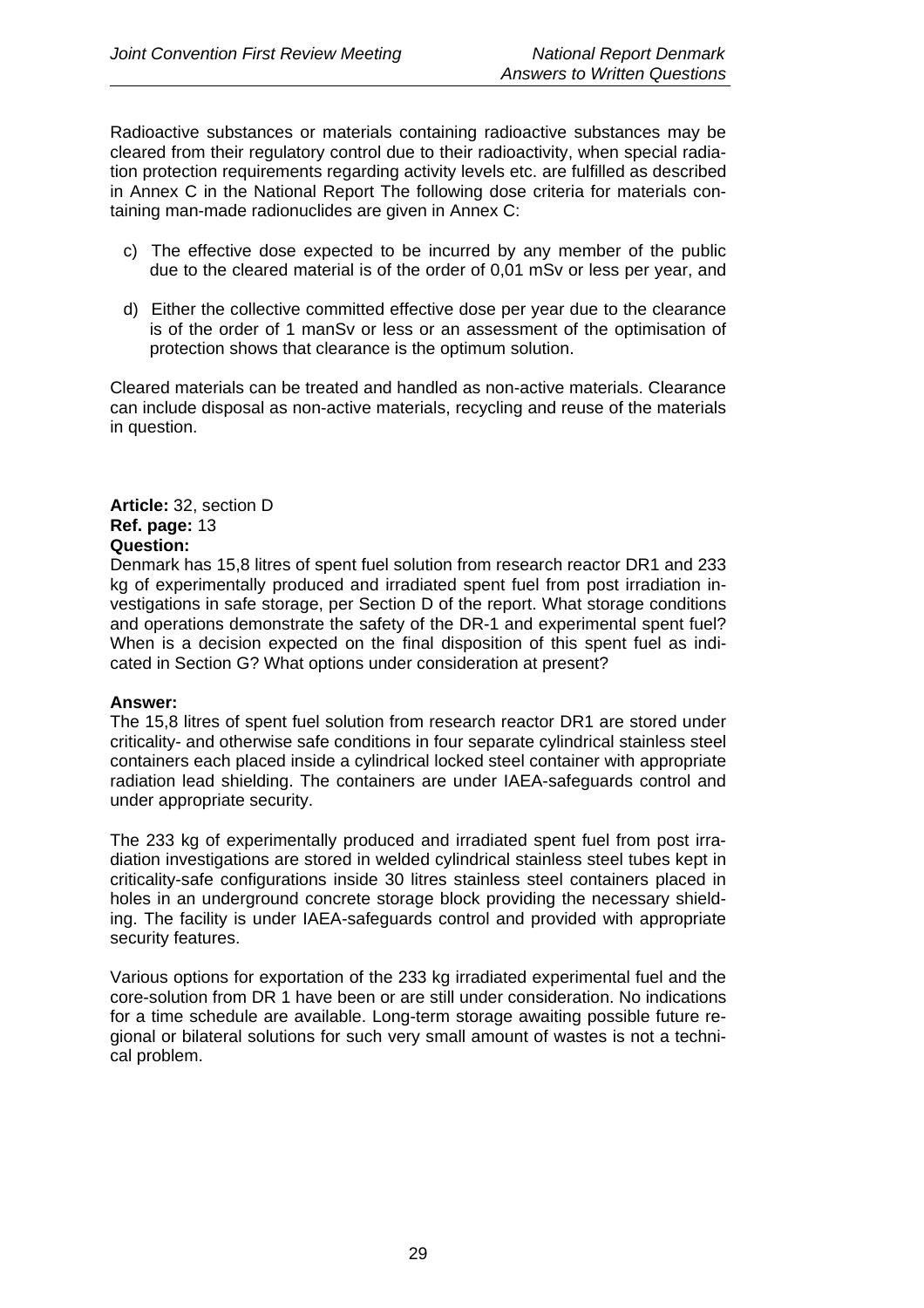**Article:** 32.1, section D **Ref. page:** 1-2, 16 **Question:** 

Concerning the future L/ILW disposal facility, is there any design already chosen? What is the time schedule envisaged for the disposal facility and who will be responsible for its implementation?

### **Answer:**

At present no design for a Danish L/ILW disposal facility has been chosen. In 2000 a working group under the Danish Ministry of Science, Technology, and Innovation prepared a report on theoretical considerations of technical requirements for a Danish disposal facility. In this report three design concepts were considered: Near surface repository (on surface, unsatured), Near surface repository (20-50 m, saturated) and Geological repository (200-300 m, saturated).

As mentioned in the National Report the Danish Parliament has in March 2003 agreed to start the work to establish a basis for decisions on a Danish disposal facility for low and medium level waste. This work will start with an assessment of the need for a revision of the legal basis including the question of an open and transparent decision process. The initial work should also propose fundamental principles and requirements for a disposal facility in accordance with national and international obligations and recommendations. It will not be possible to envisage a time schedule for a Danish disposal facility before this work has been concluded. It is expected that the newly formed state company Danish Decommissioning as "owner" of the radioactive waste will be responsible for the major part of the implementation.

**Article:** 32.1, section D **Ref. page:** 1-2, 16 **Question:**  Will decommissioning of nuclear facilities at Risø be totally financed from State budget?

### **Answer:**

As mentioned in the National Report the Danish Parliament has in March 2003 agreed to the overall costs and the general decommissioning approach for all the nuclear facilities at Risø with the objective to decommissioning all nuclear facilities at Risø as soon as possible within a timeframe of 20 years. The ordinary budget (staff, running expenditures) for the licence holder, which have the responsibility for performing the decommissioning of the nuclear facilities at Risø, is part of the overall budget for the Danish Ministry of Science, Technology, and Innovation and is approved in the annual Finance Bill by the Parliament. In addition to this the Finance Committee of the Parliament has to give an appropriation for each individual decommissioning project (reactor DR 1, reactor DR 2 etc.). The draft appropriations will be prepared by the Danish Ministry of Science, Technology, and Innovation based on relevant input from the licence holder. The decommissioning of the nuclear facilities will therefore as described above be financed from the State budget.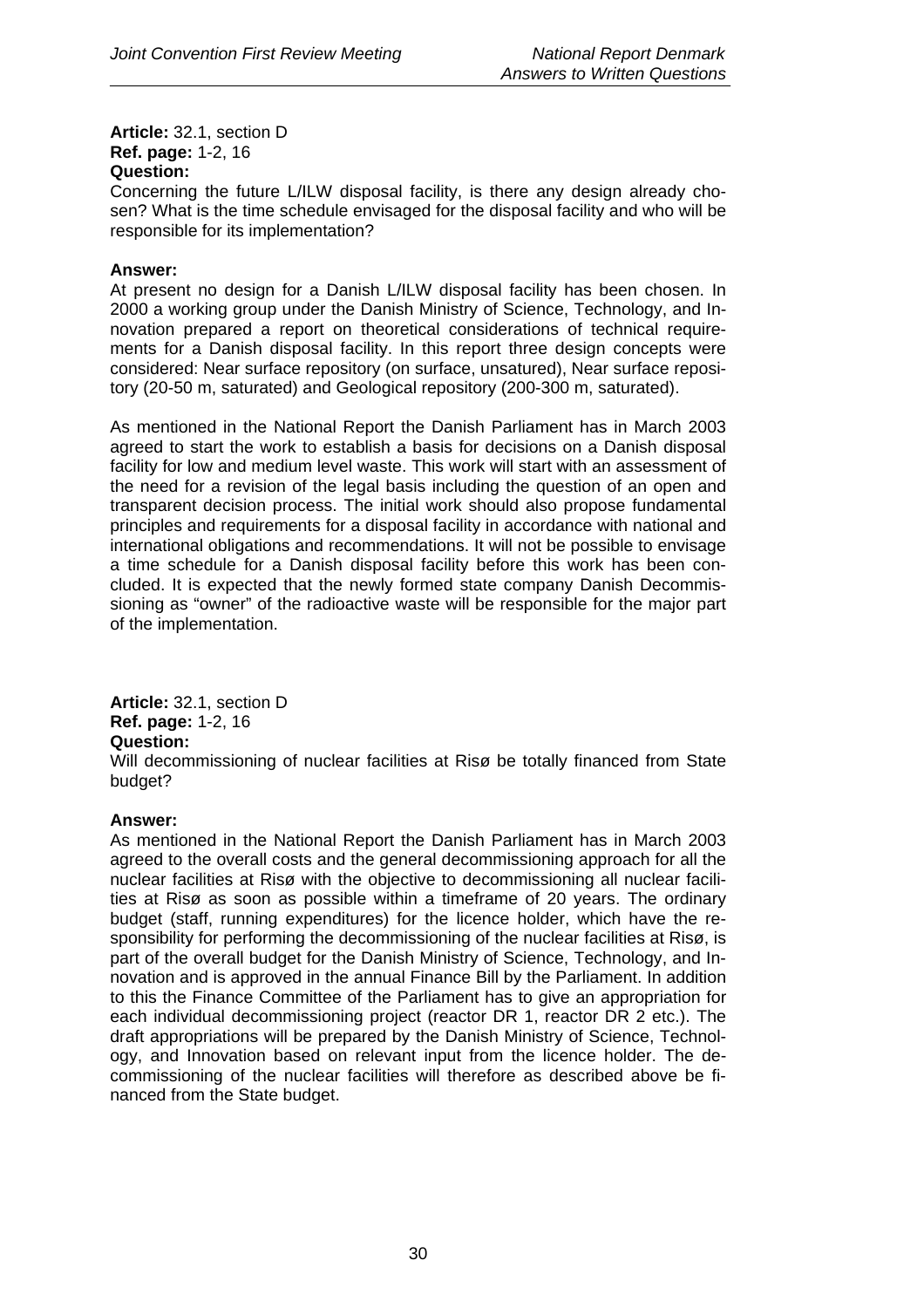**Article:** 32.1, section D **Ref. page:** 1-2, 14 **Question:**

What is the financial mechanism applied to the users of radioactive materials for the services rendered at Risø National Laboratory? Do prices consider all management costs, including future decommissioning costs?

### **Answer:**

The price paid by external users of the Waste Management Plant at Risø covers transport, packaging, in some cases additional conditioning of the waste and storage of the resulting waste units. Low-level waste is paid on a per kg basis. Special waste, e.g. sealed sources, is paid on a case by case basis.

When based on the marginal cost of operating the plant the prices comprise a certain fee for future disposal. If total cost of running the plant are taken into account no fee for disposal (or decommissioning) is taken into account.

### **Article:** 32.1 (ii), (iv) , section D **Ref. page:** 1-2 **Question:**

What are the details concerning spent fuel management practices and radioactive waste management practices? The report states that spent fuel is stored in a radioactive waste storage facility. Does this mean that spent fuel storage is governed only by requirements for radioactive waste and safety aspects (subcriticality) relative to fissile isotopes are not incorporated?

### **Answer:**

The core-solution from DR 1 is stored in a special storage room for fissile materials in the DR 3 building complex. The 15,8 litres of spent fuel solution are stored under criticality- and otherwise safe conditions in four separate cylindrical stainless steel containers each placed inside a cylindrical locked steel container with appropriate radiation lead shielding. The containers are under IAEAsafeguards control and under appropriate security.

The experimentally produced and irradiated spent fuel from post irradiation investigations are stored in the waste storage facility called 'Centralvejslageret'. The 233 kg of spent fuel are stored in welded cylindrical stainless steel tubes kept in criticality-safe configurations inside 30 litres stainless steel containers placed in holes in an underground concrete storage block providing the necessary shielding. The facility is under IAEA- safeguards control and provided with appropriate security features.

**Article:** 32, section D **Ref. page: Question:** What are the inventories of stored SF that has been used for post-irradiation examinations?